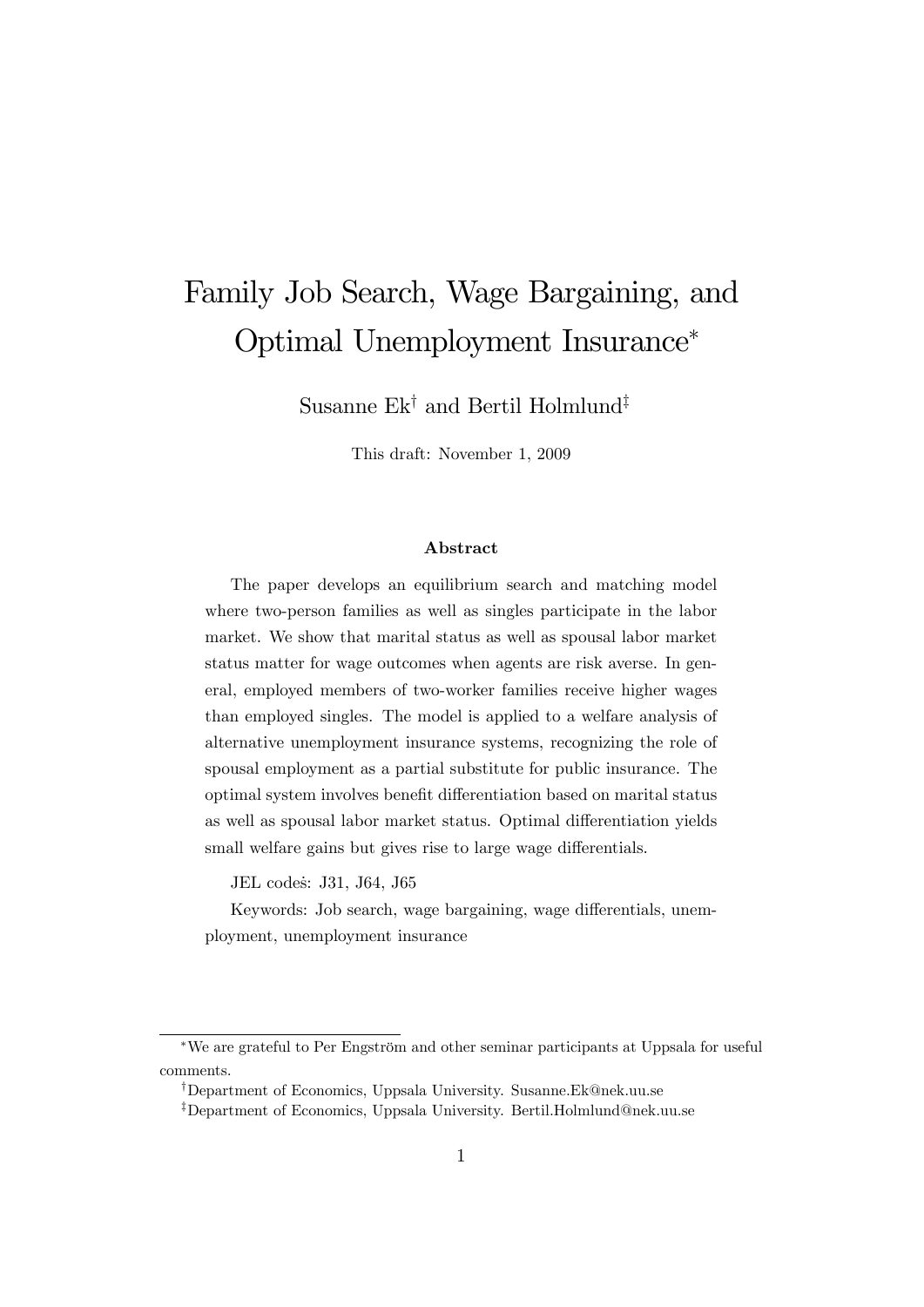# 1 Introduction

The literature on job search has largely ignored the fact that around every second labor force participant is a member of a multiple-person household. This stands in stark contrast to the literatures on consumption, labor supply and income distributions, where the family perspective is paramount. In this paper we develop an equilibrium search and matching model of the labor market where the family perspective stands in focus. Marital status and the possibility of spousal income sharing generally matter for wage outcomes when wages are determined through bargaining between workers and firms. In fact, our model implies wage differentials among equally productive workers.

"Large" multiple-person families do feature in some realms of equilibrium search and matching theory. A seminal contribution in this genre was o§ered by Merz (1995) who studied an economy where each household was described as "a very large extended family", where members could perfectly insure each other against fluctuations in labor income associated with transitions between employment and unemployment. This approach has been adopted by others, including Hall and Milgrom (2008) in a recent paper. The "large family" approach has its virtues, but realism is not one of them. Modern industrialized economies are largely based on husband-wife families with at most two adult workers. Transfers across generations may occur so as to achieve some income smoothing but complete smoothing is utterly unrealistic. Empirical work has documented that consumption among U.S. workers falls substantially as unemployment strikes (Gruber 1997) and that the presence of unemployment insurance markedly reduces the drop in consumption.<sup>1</sup>

The economy we study is populated by two types of households, singles and couples. All household members participate in the labor force and are either employed or unemployed. Wages are set in a decentralized fashion through worker-Örm bargaining. An unemployed worker in a two-person fam-

<sup>&</sup>lt;sup>1</sup>Gruber (1997) argues that the empirical results "decisively reject the notion that there are complete private consumption markets for unemployment spells..."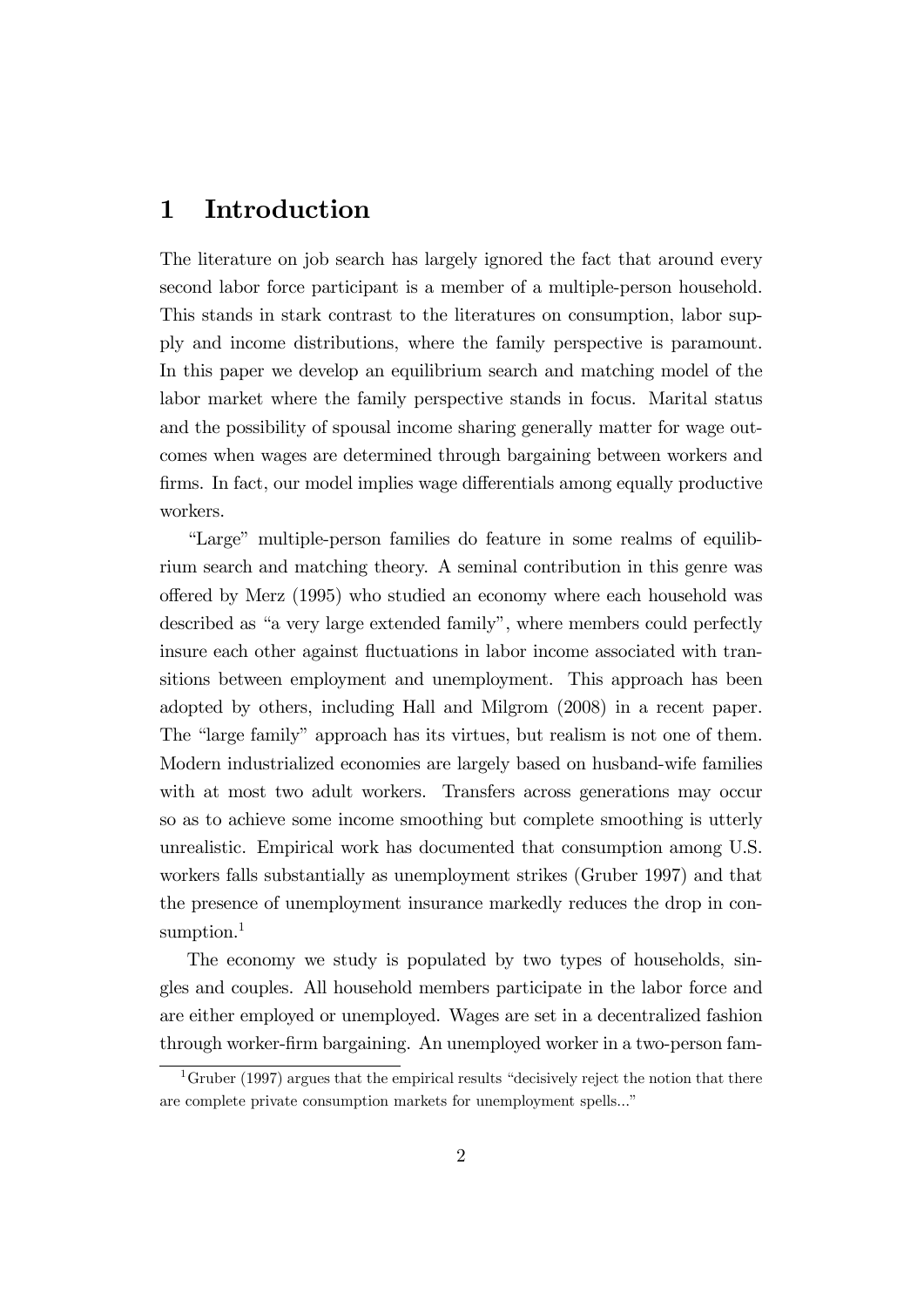ily can benefit from some consumption insurance through a working spouse, an option that is not available for singles. This will generally lead to different bargaining outcomes for singles and couples since the outside options differ. Wages will also differ between ex ante identical members of different twoperson families depending on whether the family has one or two employed members.

The framework we propose naturally lends itself to an analysis of optimal unemployment insurance (UI). The availability of some private income smoothing should arguably be recognized when designing the optimal UI system. One issue is whether benefits should be based on individual or family income. When wages differ across workers, the question of optimal replacement rates also becomes relevant. For example, does the optimal system involve flat rate or earnings-related benefits? This issue is related to the old debate over the pros and cons of "Bismarckian" and "Beveridgean" social insurance schemes; see for example Casamatta et al (2000) and Goerke  $(2000).$ 

The paper proceeds by a brief discussion of related literature. Section 3 presents the model. We show that marital status as well as spousal labor market status matter for wage outcomes. Section 4 provides a welfare analysis of alternative unemployment insurance systems, recognizing the role of spousal employment as a partial substitute for public insurance. Section 5 concludes the paper.

## 2 Related Literature

The paper relates to several different strands of literature. One strand is the literature on marriage wage premiums. Numerous empirical studies have documented that married males earn substantially higher wages than unmarried ones. Korenman and Neumark (1991) report marriage premiums for US males in the range of 10 to 40 percent. A wage regression on Swedish data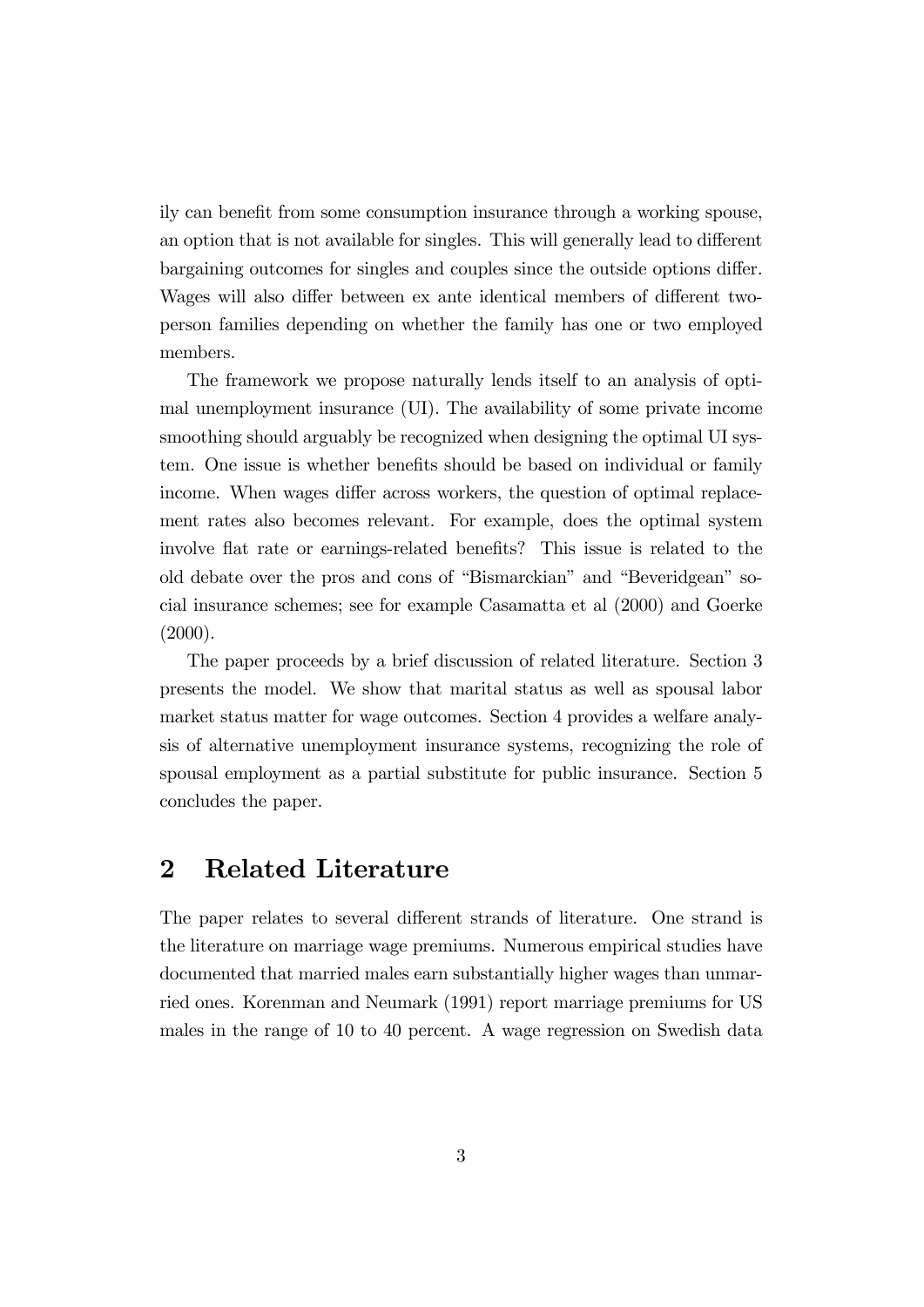for 2002 implies a male marriage premium of 9 percent.<sup>2</sup> The precise reasons for this pattern remain unsettled. One hypothesis emphasizes selection: men with favorable labor market traits might be more likely to get married. Another hypothesis, discussed by Becker (1991), is that marriage leads to gender specialization where men specialize in human capital accumulation, which in turn leads to a productivity advantage relative to unmarried men. A third possibility is that married men are more prone to choose compensation packages involving relatively high wages relative to non-pecuniary job attributes. Our paper suggests that a marriage premium can arise as a result of wage bargaining when married persons can wield stronger bargaining power as a result of intra-family income pooling. However, the model does not explain why marriage appears to yield a wage premium for men but not for women.

The paper also relates to the literature on wage dispersion in frictional labor markets. The empirical literature has documented that wages vary among workers with observationally similar characteristics, a fact that has inspired modeling of frictional wage dispersion. This literature, mainly in the search and matching tradition, has derived conditions under which wage differentials can arise even for workers who are ex ante identical, i.e., identical before their labor force status is determined. The wage-posting model of Burdett and Mortensen (1998) is a leading example. In their model, job seekers are ex ante identical but may end up with different reservation wages as they have the option to engage in on-job-search and job-to-job mobility. This reservation wage heterogeneity creates a tradeoff for firms: high-wage firms are able to attract and retain more workers than low-wage firms are, but the rent per worker that high-wage Örms can extract is relatively low. The present paper shows that wage differentials can arise among workers with identical ex ante characteristics, such as between workers in two different twoperson families where one partner is unemployed in one case and employed in

<sup>&</sup>lt;sup>2</sup>The data for this regression are based the so called LINDA data with wages reported by employers. The t-value is 28.0 on the marrige dummy (31 900 observations). There is no significant marriage premium for women in these data. Richardson (2000) studies the evolution of the Swedish (male) marriage premium over the period 1968-91.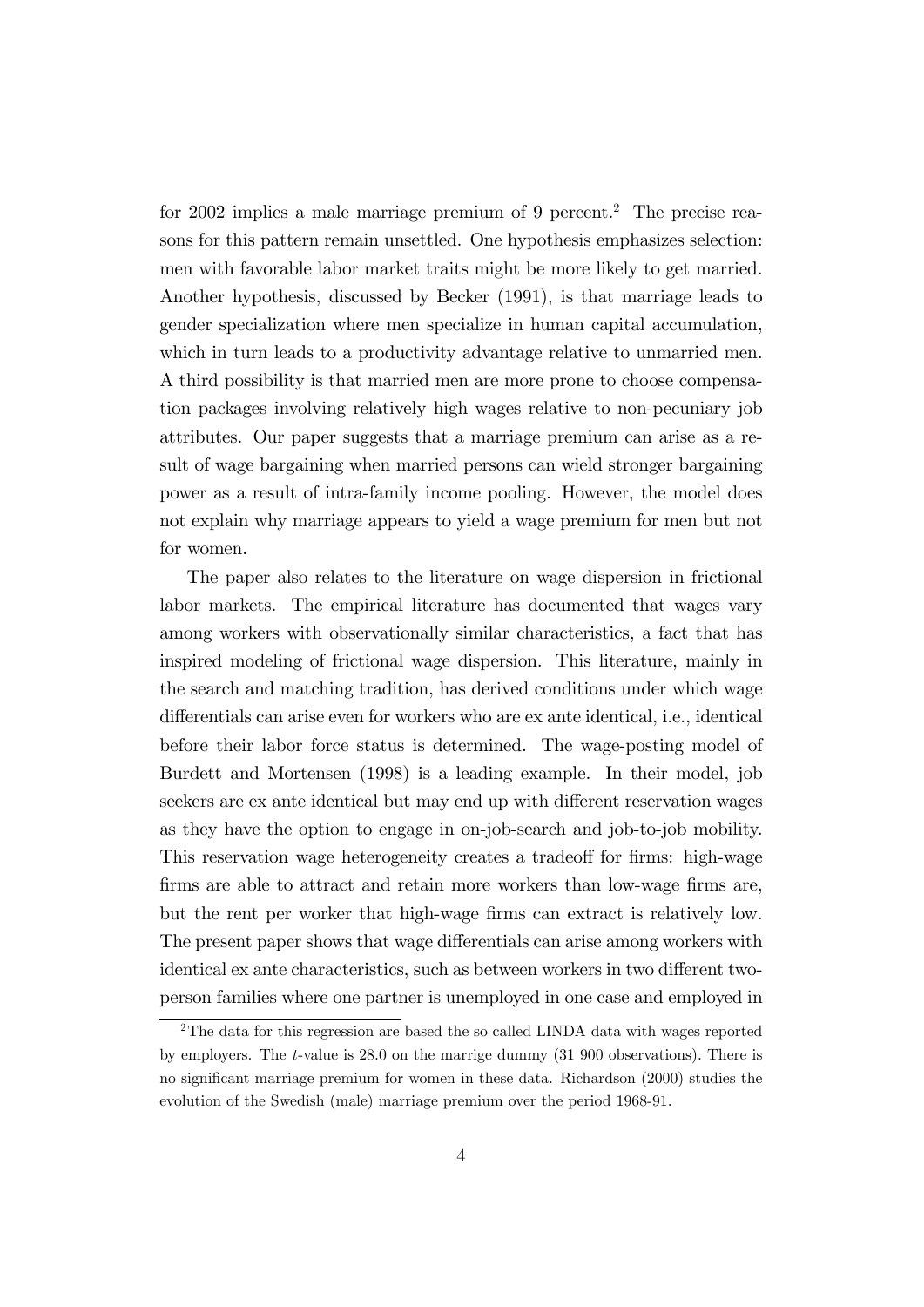the other. Spousal employment outcomes matter for bargained wages when risk averse spouses practice income sharing.

A third strand is the literature on the "added worker effect" and spousal labor supply as insurance. The paper by Burdett and Mortensen (1978) on labor supply under uncertainty studies job search by couples using a standard partial equilibrium search framework. When one family member becomes unemployed, part of the income loss can be offset by increased spousal labor supply.<sup>3</sup> As shown by Cullen and Gruber  $(2000)$ , this supply response may be substantially weakened by unemployment insurance. Our paper focuses on exogenous search intensity and spousal job loss leads to wage adjustment but no change in search effort. However, an extension of the basic model to incorporate endogenous search effort would include mechanisms akin to the added worker effect. An unemployed family member's search effort would respond to labor market outcomes of the spouse since those outcomes influence overall family income.

Finally, the paper relates to the literature on optimal unemployment insurance design. This literature has focused on issues such as the case for benefit variation over the spell of unemployment and the interaction between UI and active labor market policy.<sup>4</sup> Most papers have considered economies without wage dispersion. However, when wages differ across workers, a new issue arises about the optimal differentiation of benefits across workers with different past or prospective wages. One policy, in the spirit of Beveridge, involves flat rate benefits. A "Bismarckian" alternative involves instead earnings-related benefits, thus implying higher benefit levels for workers with high past or potential wages. We also consider benefit differentiation based on marital status and spousal labor market status. The model is used to provide welfare assessments of alternative UI systems.

<sup>3</sup>Garcia-Perez and Rendon (2004) present an empirical model of family job search and consumption where spousal interactions are modeled in detail, partly along the lines of Burdett and Mortensen (1978).

<sup>4</sup>See Fredriksson and Holmlund (2006) for a survey.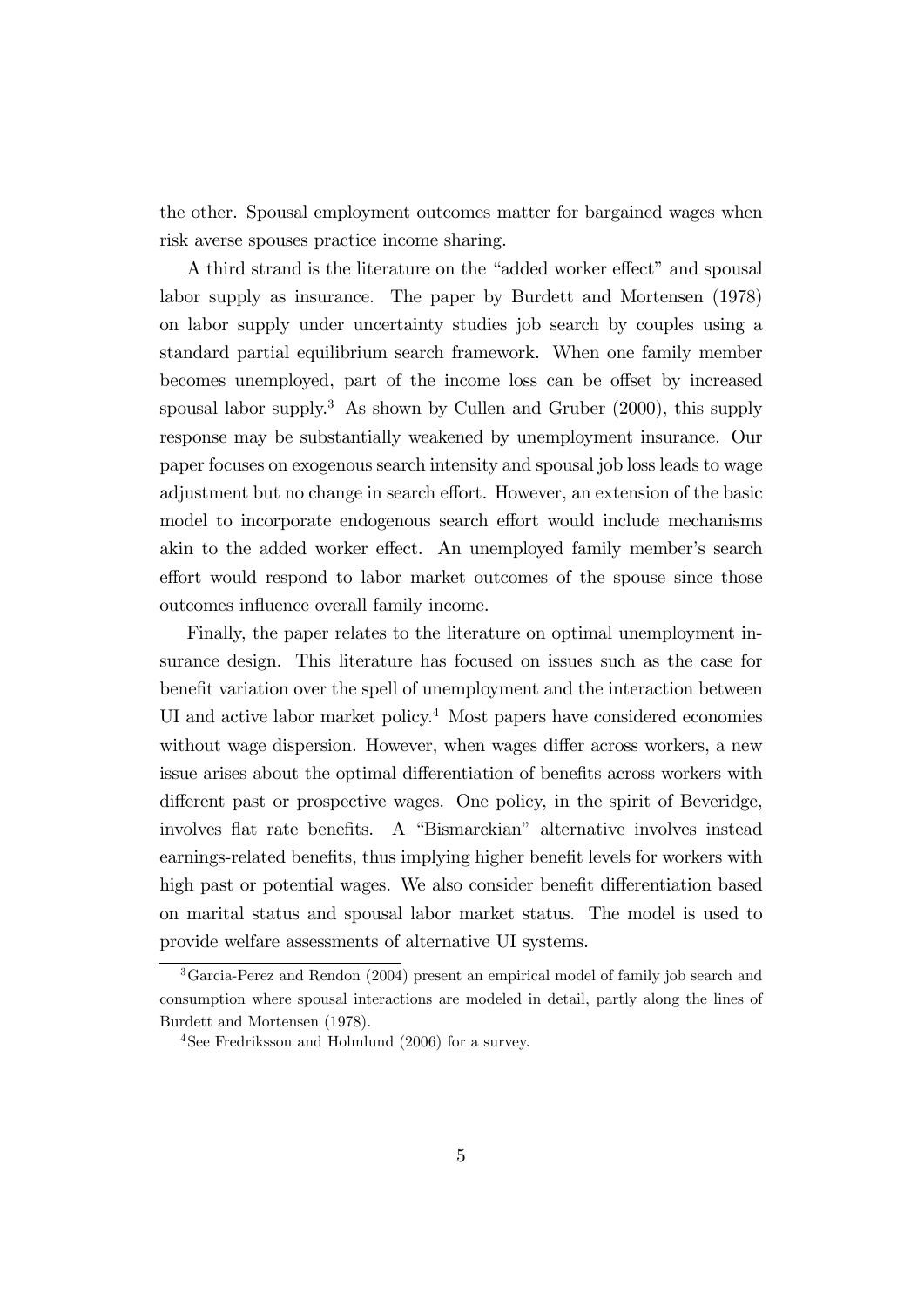# 3 The Model

### 3.1 The Labor Market

The economy is populated by households who are either singles or families consisting of couples. The individuals have identical preferences and are equally productive in all firms. All individuals are labor force participants and the total labor force is fixed and normalized to unity. There are no transitions between marital states so the fraction of singles in the labor force is constant. Workers are either employed or unemployed and have infinite time horizons. Time is continuous and an employed worker is separated from the job at an exogenous Poisson rate  $\phi$ . Upon entering unemployment, the worker is immediately eligible for (time invariant) UI benefits.

For concreteness, we will sometimes refer to members of two-person families as husbands and wives. There are three relevant labor market states for a two-person family: (i) both spouses employed; (ii) both spouses unemployed; (iii) one spouse employed and one spouse unemployed. A family where both spouses are (un)employed will be referred to as fully (un)employed; a family with mixed employment status is referred to as partially (un)employed.

All unemployed workers are engaged in job search with an exogenous intensity. There is no on-the-job search. The matching function  $-$  relating the aggregate áow of hires to the number of vacancies and the number of unemployed – exhibits constant returns to scale:  $M = m(v, u)$ , where v is the number of vacancies and u the number of unemployed. Let  $\theta \equiv v/u$  denote labor market tightness. The probability per unit time that an individual finds a job is  $\alpha \equiv m(v, u)/u = \alpha(\theta)$ . Also,  $\alpha(\theta) = m(v, u)/u = m(\theta, 1)$  and hence  $\alpha'(\theta) > 0$ ; the tighter the labor market, the easier to find a job. Firms fill vacancies at the rate  $q(\theta) = m(v, u)/v = m(1, 1/\theta)$ , and thus  $q'(\theta) < 0$ ; the tighter the labor market, the more difficult to fill a vacancy. By constant returns to scale,  $\alpha(\theta) = \theta q(\theta)$  holds.

The steady state flow equilibrium relationship for this economy can be summarized by an unemployment relationship of the form

$$
u = \frac{\phi}{\phi + \alpha(\theta)}\tag{1}
$$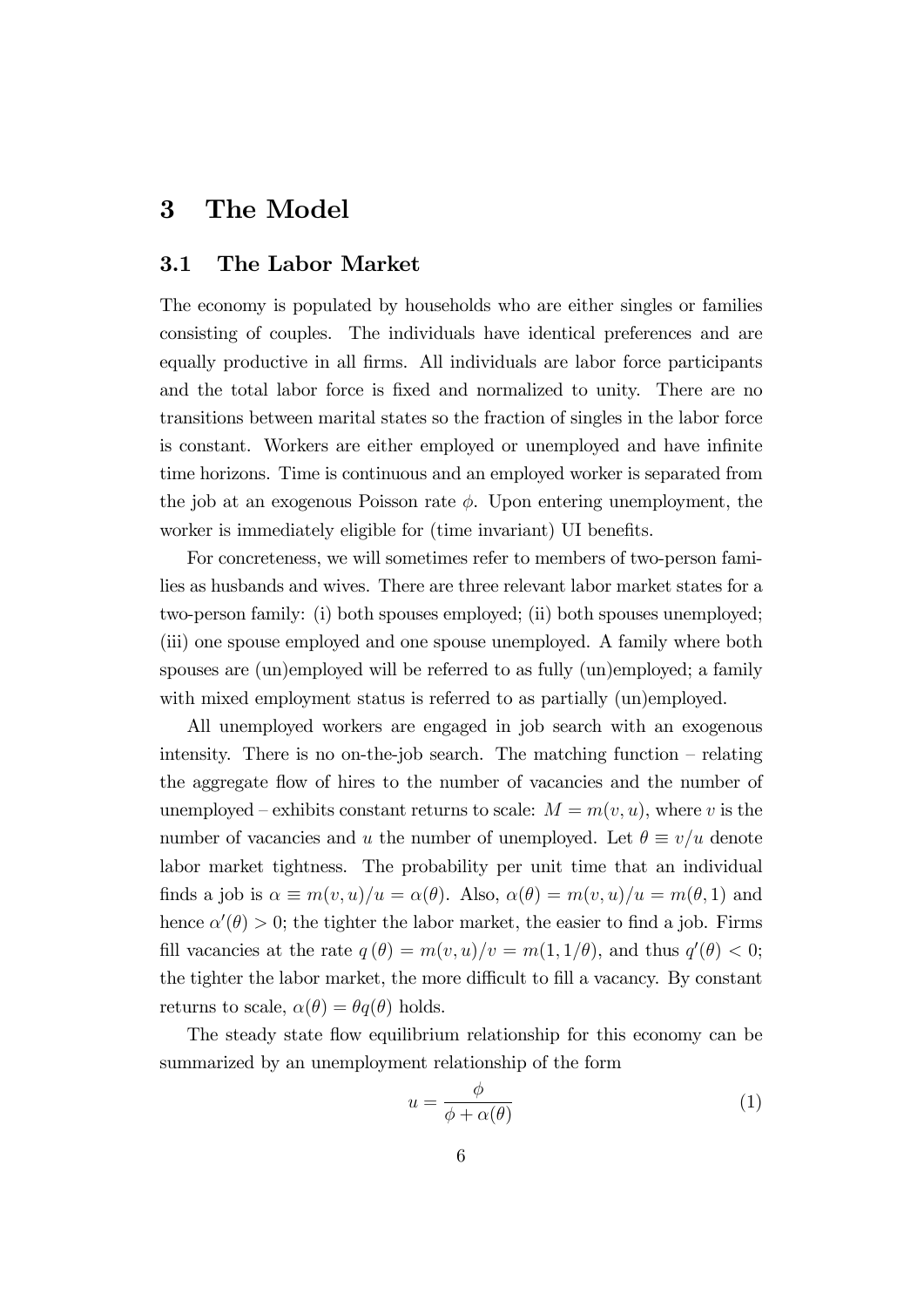This is the aggregate unemployment rate in the economy as well as the unemployment rate pertaining to singles and couples, respectively. Absent differences in search efforts or separation rates across groups, there will be no group differences in unemployment rates (or, equivalently, the fraction of time spent as unemployed). The probability that any given individual is unemployed is thus given by u and the employment probability is  $1 - u$ . The spouses' probabilities of being (un)employed are independent of each other. The probability that a couple is fully employed is thus  $(1 - u)^2$ , the probability of a mixed employment status is  $2u(1-u)$ , and the probability that both spouses are unemployed is  $u^2$ .

#### 3.2 Households

The individual's instantaneous utility function is increasing in consumption. Individuals do not have access to a capital market so consumption equals income at each instant. Couples practice income sharing at the 50/50 rate so each spouse receives half of the total family income. The level of consumption varies across individuals in two dimensions, viz. labor market status (employed vs. unemployed) and marital status (single vs. couple). For employed singles, average household income is simply the wage,  $w_0$ ; for unemployed singles, income is given by unemployment benefits,  $b$ . For couples, there are three possibilities depending on labor market status. If both spouses are unemployed, average income is  $(b + b)/2 = b$ ; if one spouse is employed and the other is unemployed, average income is  $(w_1 + b)/2$ , where  $w_1$  is the wage received by the working spouse; if both spouses are employed, average income per member is given by  $(w_2 + w_2)/2 = w_2$ , where  $w_2$  is the wage received by members of a fully employed family. The logic of the wage notation for couples is subscript 1 if one person is employed, subscript 2 if two persons are employed.

Wages may differ with respect to marital status and may also differ depending on whether workers belong to fully or partially employed families. As will be shown, such wage differentials may arise under Nash bargaining over wages. For now we proceed under the assumption that benefits are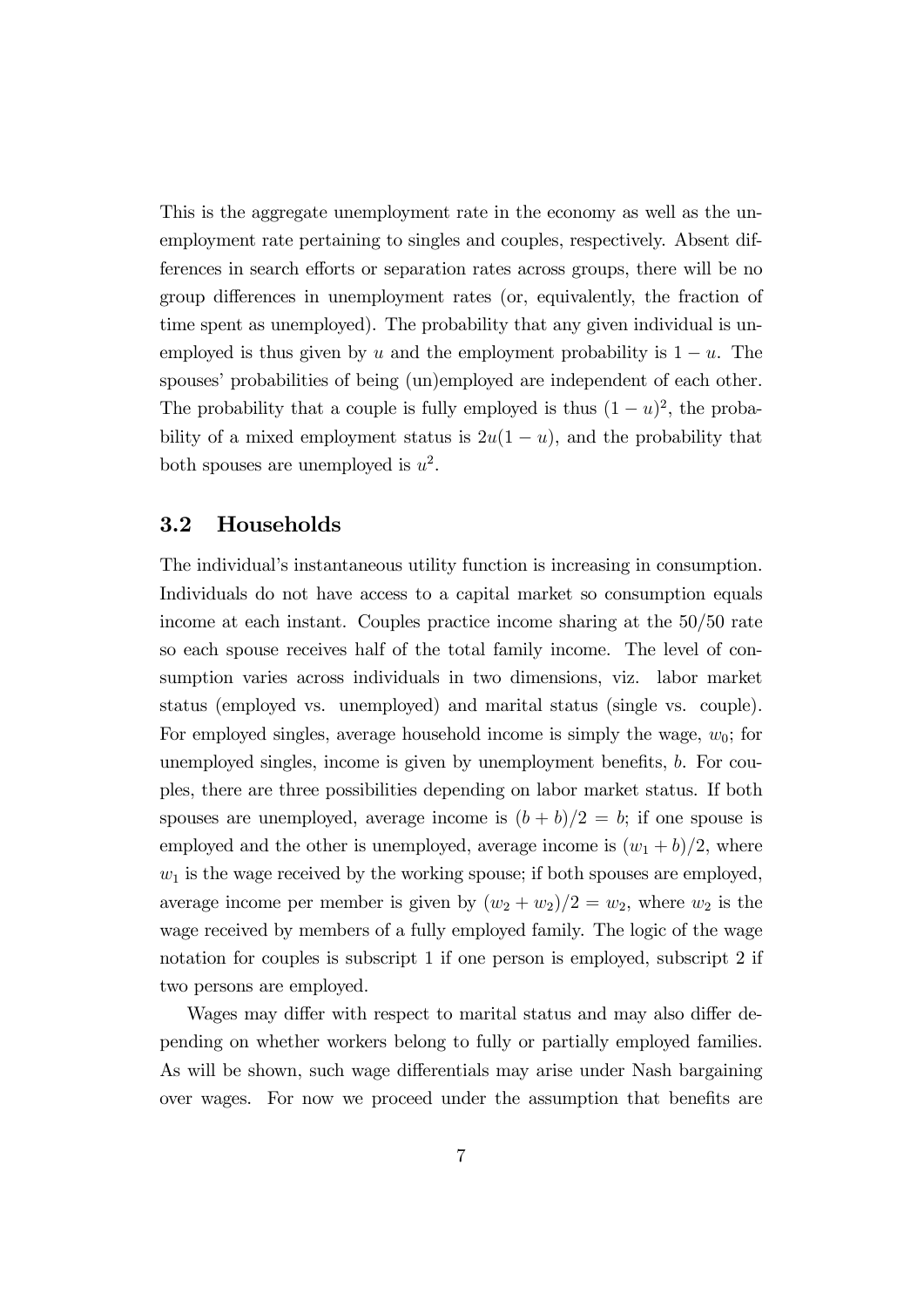of the flat rate variety: all unemployed individuals receive the same benefit level, b, when unemployed. This may not be an optimal UI system, an issue to which we will return.

Utility functions are taken to be isoelastic of the form

$$
\upsilon(c) = \frac{c^{1-\rho} - 1}{1 - \rho}
$$

where c denotes consumption (income) and  $\rho$  is the degree of relative risk aversion,  $\rho \geq 0$ . Linear utility obtains when  $\rho = 0$  and logarithmic utility when  $\rho \rightarrow 1$ . The notation for the instantaneous utilities in the various states are as follows. Unemployed singles as well as unemployed individuals in wholly unemployed families:  $v(b)$ ; employed singles:  $v(w_0)$ ; members of partially employed families:  $v(w_1; b)$  or just  $v(w_1)$  (recall that average income in this state is  $(w_1+b)/2$ ; and members of wholly employed families:  $v(w_2)$ .<sup>5</sup>

Consider the intertemporal objective functions for singles (superscript s) and couples (superscript  $c$ ). Let  $U^s$  denote the expected discounted present value of utility for a single unemployed worker and let  $N<sup>s</sup>$  denote the corresponding value if the person is employed. The value functions can be written as

$$
rU^s = v(b) + \alpha (N^s - U^s) \tag{2}
$$

$$
rN^{s} = v(w_{0}) + \phi(U^{s} - N^{s})
$$
\n(3)

where  $\alpha = \alpha(\theta)$  and r is the subjective rate of time preference. These two equations imply a present value differential between employment and unemployment of the form

$$
N^s - U^s = \frac{\upsilon(w_0) - \upsilon(b)}{\alpha + \phi} \tag{4}
$$

 $5$ Multiple person households can benefit from economies of scale in consumption, a possibility that is recognized in studies of income distribution among households of different sizes. The literature has suggested several alternative "equivalence scales" so as to allow welfare comparisons across different family sizes (see Atkinson et al, 1995). The square root scale is one example. This scale divides household income by the square root of household size. To get individual size-adjusted income for a two-person family we would thus divide family income by  $\sqrt{2} \approx 1.4$  rather than by 2. It can be shown that such an adjustment does not affect equilibrium outcomes or optimal policies in our model.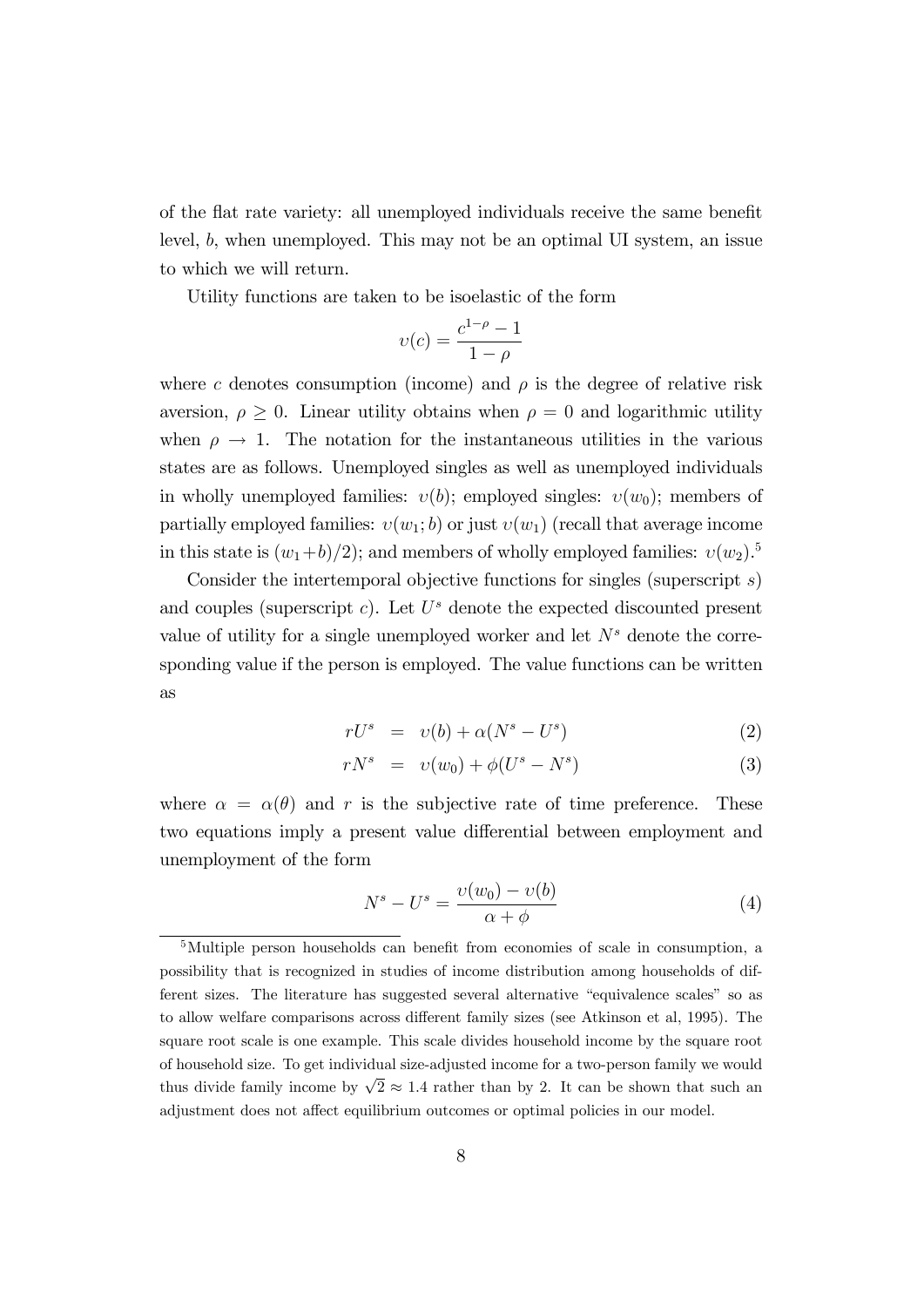when evaluated at  $r = 0$ .

For individuals living in two-person families, the value functions are slightly non-standard since income sharing implies interdependence between the spousal valuations: labor market events directly affecting the husband affect the wife's consumption, and vice versa. Let  $U<sup>c</sup>$  denote the expected discounted present value of utility for each family member if both spouses are unemployed,  $E^c$  the value associated with mixed employment status, and  $N<sup>c</sup>$  the corresponding value if both spouses are employed. There are three relevant value functions for a member of a two-person household:

$$
rU^{c} = v(b) + 2\alpha (E^{c} - U^{c})
$$
\n
$$
(5)
$$

$$
rE^{c} = v(w_{1};b) + \alpha(N^{c} - E^{c}) + \phi(U^{c} - E^{c})
$$
\n(6)

$$
rN^{c} = v(w_{2}) + 2\phi(E^{c} - N^{c})
$$
\n(7)

Consider the case with two family members unemployed. The husband (as well as the wife) receives  $b$  as instantaneous unemployment compensation. He finds a job at the rate  $\alpha$ , thereby entering partial employment and its associated present value  $E^c$ . The capital gain from such a transition is  $E^c - U^c$ . His wife also finds a job at the rate  $\alpha$  and her transition brings her, as well as her husband, to partial employment with present value  $E<sup>c</sup>$ . The probability that both spouses will simultaneously receive job offers is negligible in a short time interval. Consider next the case with mixed employment status (partial unemployment). An unemployed husband finds a job at the rate  $\alpha$ , a transition that is associated with present value  $N<sup>c</sup>$ . His employed wife runs the risk  $\phi$  of losing her job, thereby moving the family into fulltime unemployment with present value  $U^c$ . Finally, the fully employed household includes spouses who both earn  $w_2$ . The husband as well as the wife runs the risk  $\phi$  of being laid off, thus entering partial unemployment. The probability that both spouses will simultaneously be laid off is negligible in a short time interval.

Evaluated at  $r = 0$ , the present value differences can be written as: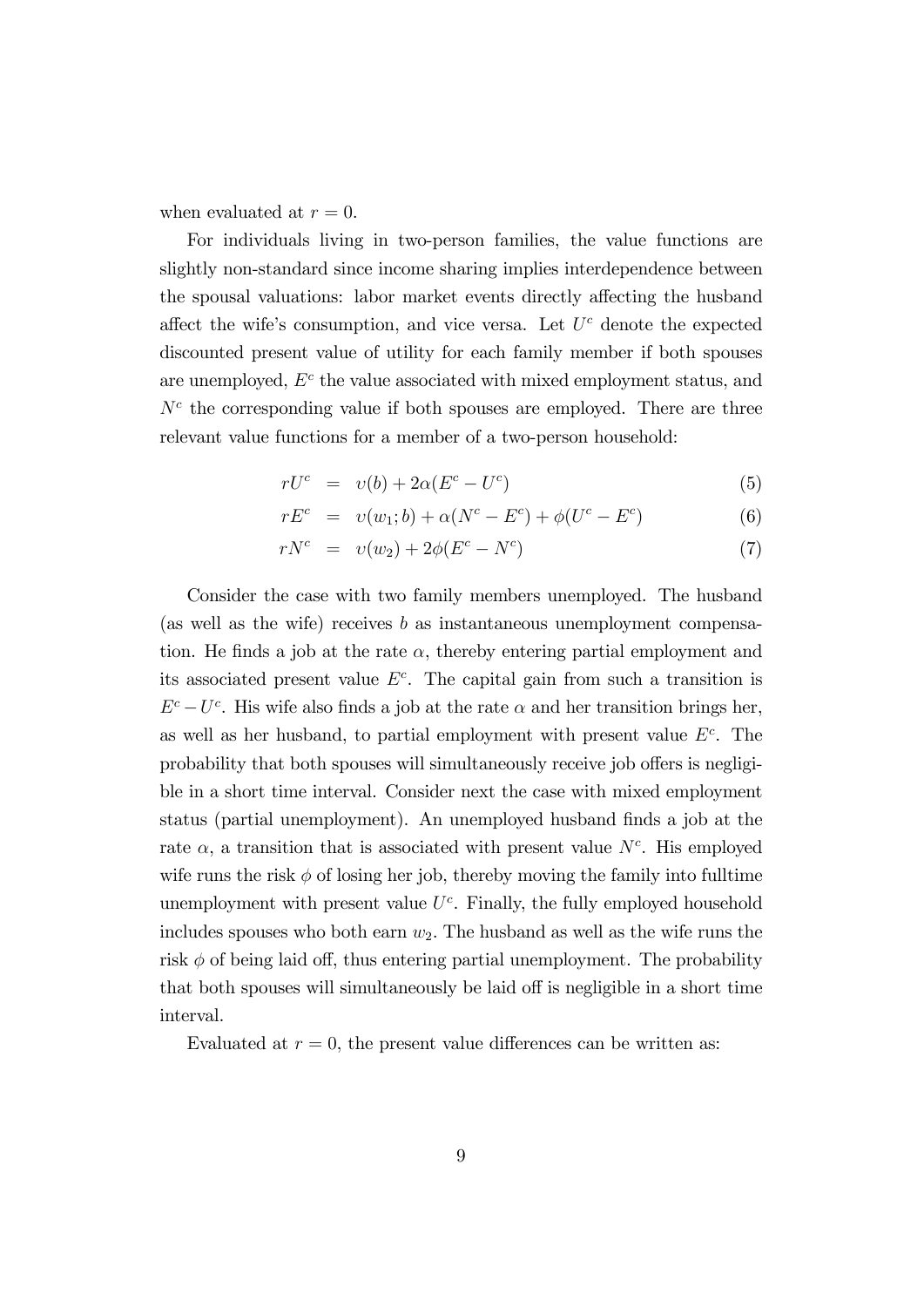$$
E^{c} - U^{c} = \left(\frac{1}{\alpha + \phi}\right) \frac{(\alpha + 2\phi) [v(w_{1}) - v(b)] + \alpha [v(w_{2}) - v(w_{1})]}{2(\alpha + \phi)} \tag{8}
$$
  

$$
N^{c} - E^{c} = \left(\frac{1}{\alpha + \phi}\right) \frac{(2\alpha + \phi) [v(w_{2}) - v(w_{1})] + \phi [v(w_{1}) - v(b)]}{2(\alpha + \phi)} \tag{9}
$$

$$
N^{c} - E^{c} = \left(\frac{1}{\alpha + \phi}\right) \frac{(2\alpha + \phi)\left[\psi(\omega_{2}) - \psi(\omega_{1})\right] + \psi\left[\psi(\omega_{1}) - \psi(\omega)\right]}{2(\alpha + \phi)}
$$
(9)  
Consider eq. (8). The present value difference between partial and full  
remplovment is the discounted value of a weighted average of utility dif-

unemployment is the discounted value of a weighted average of utility differences between partial and full unemployment,  $v(w_1) - v(b)$ , and between full and partial employment,  $v(w_2) - v(w_1)$ . The weights depend on the job finding rate,  $\alpha$ , and the job destruction rate,  $\phi$ . Note that the value difference  $E^c-U^c$  is more heavily affected by the immediate income difference between partial and full unemployment,  $v(w_1) - v(b)$ , than by the prospective future income difference between full and partial employment,  $v(w_2) - v(w_1)$ . Analogous interpretations hold for eq. (9).

#### 3.3 Firms

Firms operate under constant returns to labor, an assumption that allow us to focus on the job as the stand in for the firm. Workers and jobs are randomly matched, implying that the firm with some probability will encounter a worker from a single-person household, a worker from a wholly unemployed family, or a worker from a partially employed family. These three categories of workers may earn different wages. Let  $y$  denote the constant level of labor productivity, uniform across firms and workers,  $J_0$  the present discounted value of job occupied by a a single-household worker,  $J_1$  the value of a job occupied by a worker from partially employed family, and  $J_2$  the value of a job matched to a member of a wholly employed family. The value of opening a vacancy is denoted  $V$ . The value functions pertaining to occupied jobs are written as:

$$
rJ_0 = y - w_0 + \phi(V - J_0) \tag{10}
$$

$$
rJ_1 = y - w_1 + \phi(V - J_1) + \alpha(J_2 - J_1) \tag{11}
$$

$$
rJ_2 = y - w_2 + \phi(V - J_2) + \phi(J_1 - J_2)
$$
\n(12)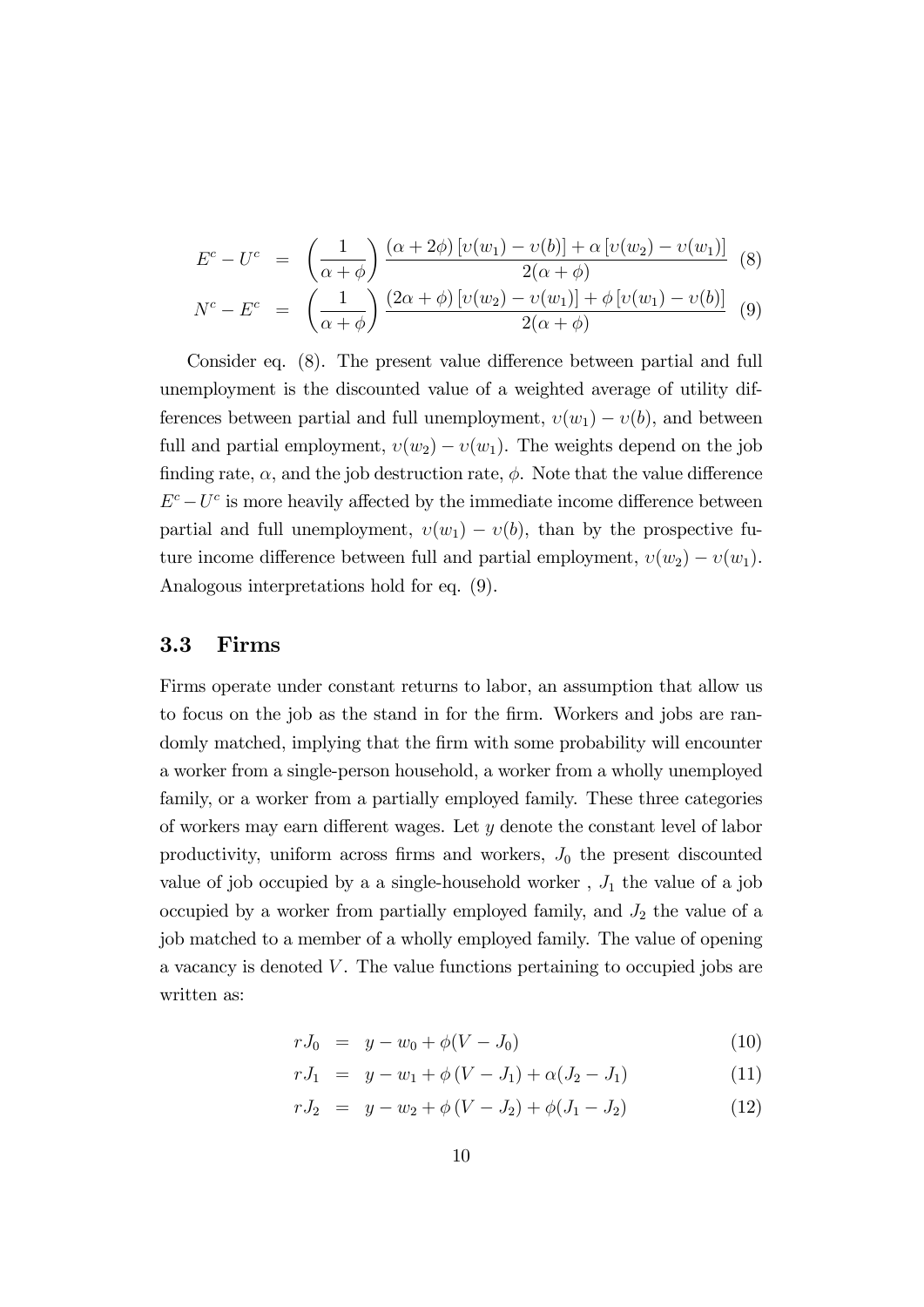where  $r$  here stands for the rate of interest, by assumption equal to the individual's subjective rate of time preference.

Eq. (10) is the standard job valuation function with one type of worker and no wage differences. The firm's instantaneous surplus is given by  $y - w_0$ and the job is destroyed at the exogenous rate  $\phi$ . Eqs. (11) and (12) are non-standard and capture worker interdependencies in two-person families. Consider eq. (11). A job occupied by a worker from a partially employed family is destroyed at the rate  $\phi$ , just as a job occupied by a worker from a single-person household. However, there is also a possibility that the worker's unemployed spouse will find a job, an event that triggers a wage renegotiation. The spouse encounters and accepts job offers at the rate  $\alpha$ , causing a change in the present value of the job equal to  $J_2 - J_1$ . The third value function, eq. (12), states that the value of a job occupied by a worker from a wholly employed family runs two types of risks. There is a risk that the job itself is destroyed, an event that occurs at the rate  $\phi$ . There is also a risk that the employed worker's spouse is hit by a job destruction in her firm; this event also strikes at the rate  $\phi$ . This spousal job loss leads to wage renegotiation and therefore a change in the value of the job.

The solutions of the value functions, evaluated at  $r = 0$  and  $V = 0$  (free entry) are obtained as

$$
J_0 = \frac{1}{\phi} (y - w_0) \tag{13}
$$

$$
J_1 = \frac{1}{\phi} \left[ y - (\lambda w_1 + (1 - \lambda) w_2) \right]; \quad \lambda \in (0, 1)
$$
 (14)

$$
J_2 = \frac{1}{\phi} \left[ y - (\delta w_1 + (1 - \delta) w_2) \right]; \quad \delta \in (0, 1)
$$
 (15)

where  $\lambda \equiv 2\phi/(\alpha + 2\phi)$ ,  $\delta \equiv \phi/(\alpha + 2\phi)$ , and  $J_2 - J_1 = (w_1 - w_2) / (\alpha + 2\phi)$ . The value of an occupied job is given as the discounted present value of the surplus. Note that the average wage cost pertaining to employed couples is given as a weighted average of the wages for members of partially and wholly employed families,  $w_1$  and  $w_2$ .

It remains to consider the value of opening a vacancy. The flow value of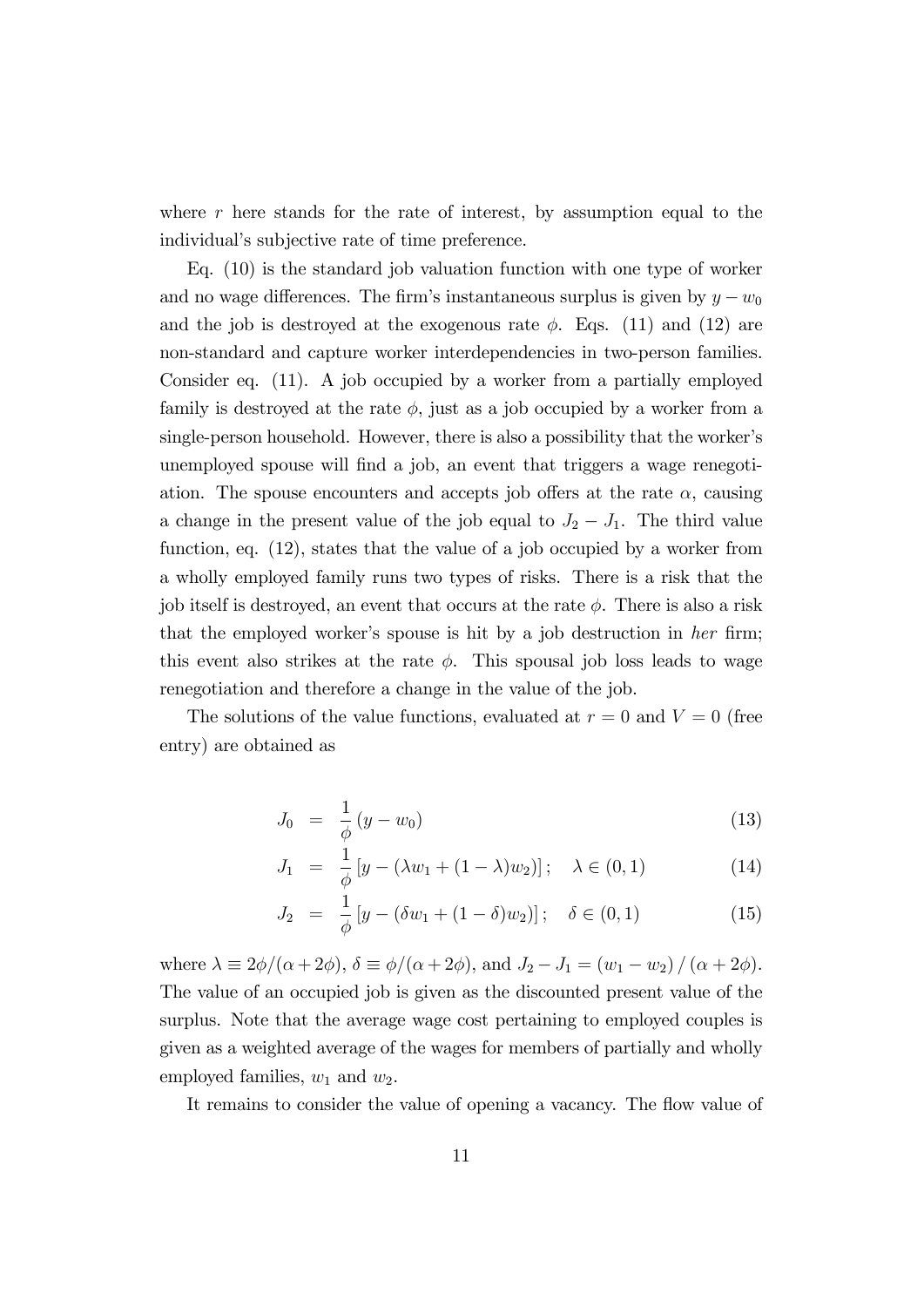keeping a vacancy is denoted  $k$  and the firm meets unemployed job seekers at the rate  $q(\theta)$ . The probability that a job seeker is single is given by the fraction of singles in the population,  $\gamma$ ; the probability of finding a married seeker is thus  $1 - \gamma$ . Upon encountering a married job seeker, the probability that he or she belongs to a wholly unemployed family is  $u$  whereas the probability of coming from partial employment is  $1 - u$ . The value function takes the form

$$
rV = -k + q(\theta) [\gamma J_0 + (1 - \gamma) (uJ_1 + (1 - u)J_2) - V] \tag{16}
$$

which can be rewritten as

$$
y - \{\gamma w_0 + (1 - \gamma) [uw_1 + (1 - u)w_2] \} = \frac{k\phi}{q(\theta)}
$$
(17)

where free entry,  $V = 0$ , is imposed along with eqs. (13), (14) and (15). Note also that  $u = u(\theta)$  as given by (1). The left-hand side of (17) is the excess of the marginal product of labor over expected wage costs. In equilibrium, this surplus equals the expected capitalized value of the vacancy cost, i.e.,  $k\phi/q(\theta)$ . Since  $u'(\theta) < 0$  and  $q'(\theta) < 0$ , the job creation condition provides a relationship between tightness and each of the three wage rates. A sufficient (but not necessary) condition for  $\partial\theta/\partial w_j < 0, j = 0, 1, 2,$  is  $w_2 \ge w_1$ .

### 3.4 Wage Bargaining

Wages are determined by decentralized worker-Örm Nash bargaining. As usual in these models, the relevant threat point for the single worker is the value of unemployment,  $U^s$ . Let  $\beta \in (0,1)$  denote the worker's bargaining power. The relevant Nash product for singles is then

$$
\Omega(w_0) \equiv (N^s - U^s)^\beta (J_0 - V)^{1-\beta}
$$

and the Örst-order condition is

$$
(1 - \beta)(N^s - U^s) = \beta J_0 \frac{\partial v(w_0)}{\partial w_0}
$$
 (18)

For workers in two-person families, there are two cases to consider. A worker from a partially employed family has continued unemployment as the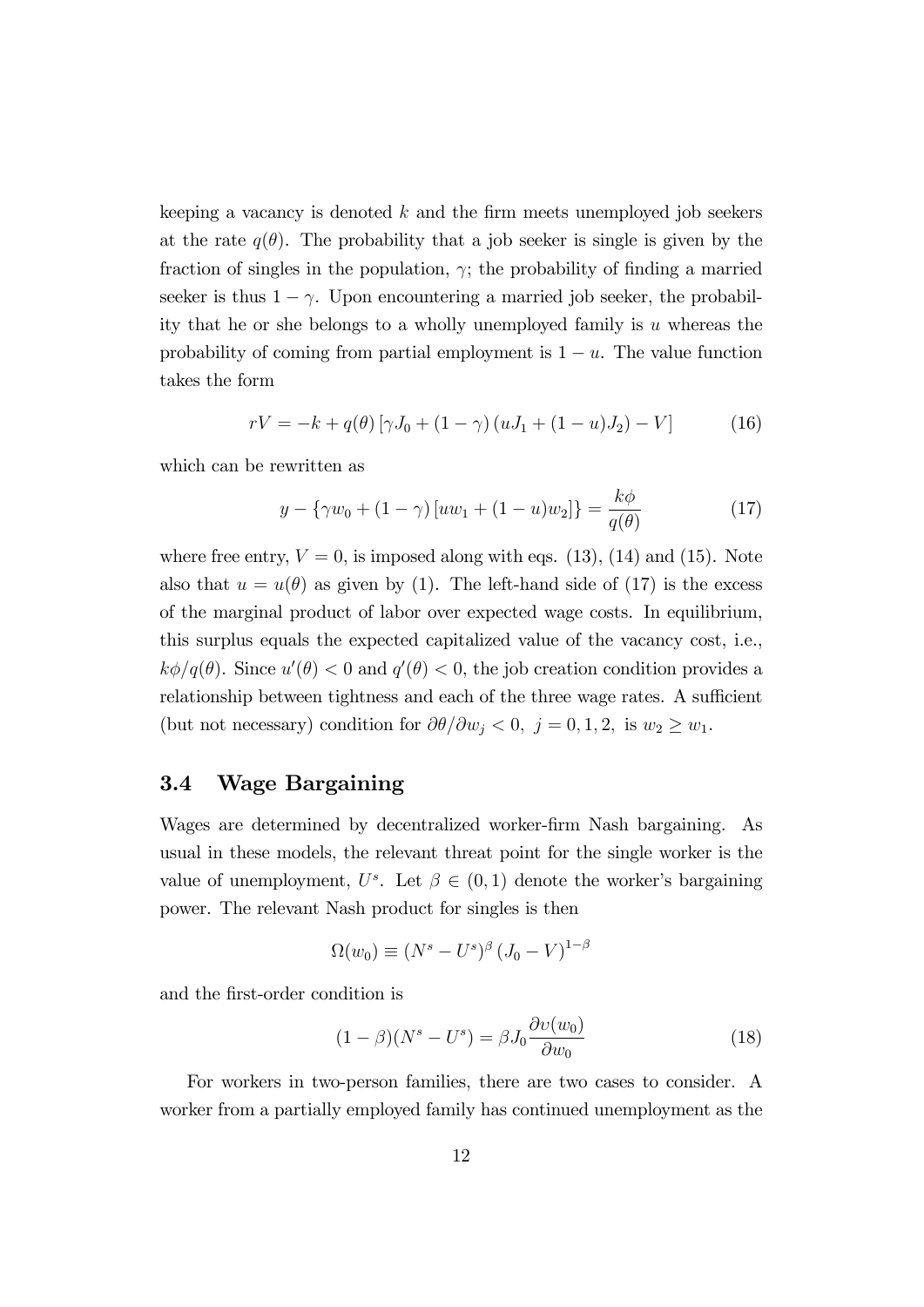relevant threat point, i.e.,  $U^c$ . The relevant Nash product is thus

$$
\Omega(w_1) \equiv (E^c - U^c)^{\beta} (J_1 - V)^{1-\beta}
$$

with the first-order condition

$$
(1 - \beta)(Ec - Uc) = \beta J_1 \frac{\partial v(w_1)}{\partial w_1}
$$
 (19)

The threat point for a worker from a wholly employed family is different since income sharing cushions the income loss associated with failure to strike a bargain. We assume that each spouse acts on her own, taking the partner's wage,  $\tilde{w}_2$ , as given. Instantaneous income associated with disagreement is given by  $(b + w_1)/2$  rather than b and the relevant threat point is thus given by  $E^c$ . The Nash product is then

$$
\Omega(w_2) \equiv (N^c - E^c)^{\beta} (J_2 - V)^{1-\beta}
$$

and the corresponding first-order condition is

$$
(1 - \beta) (N^c - E^c) = \beta J_2 \frac{\partial v(w_2; \tilde{w}_2)}{\partial w_2}
$$
 (20)

The magnitude of a worker's instantaneous marginal utility of a wage increase,  $\partial v(w_j)/\partial w_j$ ,  $j = 0, 1, 2$ , plays a crucial role for wage outcomes. For a single worker, we have  $\partial v(w_0)/\partial w_0 = 1$  for linear utility and  $\partial v(w_0)/\partial w_0 =$  $1/w_0$  for log utility. For a worker in a partially employed family we get  $\partial v(w_1)/\partial w_1 = 1/2$  for linear and  $\partial v(w_1)/\partial w_1 = 1/(b + w_1)$  for log utility. Finally, for workers in wholly employed families we have  $\partial v(w_2)/\partial w_2 = 1$  for linear and  $\partial v(w_2)/\partial w_2 = 1/2w_2$  for log utility when evaluated at a symmetric equilibrium with  $w_2 = \tilde{w}_2$ . It is clear from the first-order conditions that an increase in the marginal utility of a wage hike is analogous to an increase in the worker's relative bargaining power, i.e.,  $\beta/(1-\beta)$ .

#### 3.5 Equilibrium

All the ingredients of the model are now in place. There are 11 endogenous variables: *u*,  $\theta$ ,  $N^s - U^s$ ,  $E^c - U^c$ ,  $N^c - E^c$ ,  $J_0$ ,  $J_1$ ,  $J_2$ ,  $w_0$ ,  $w_1$ ,  $w_2$ . The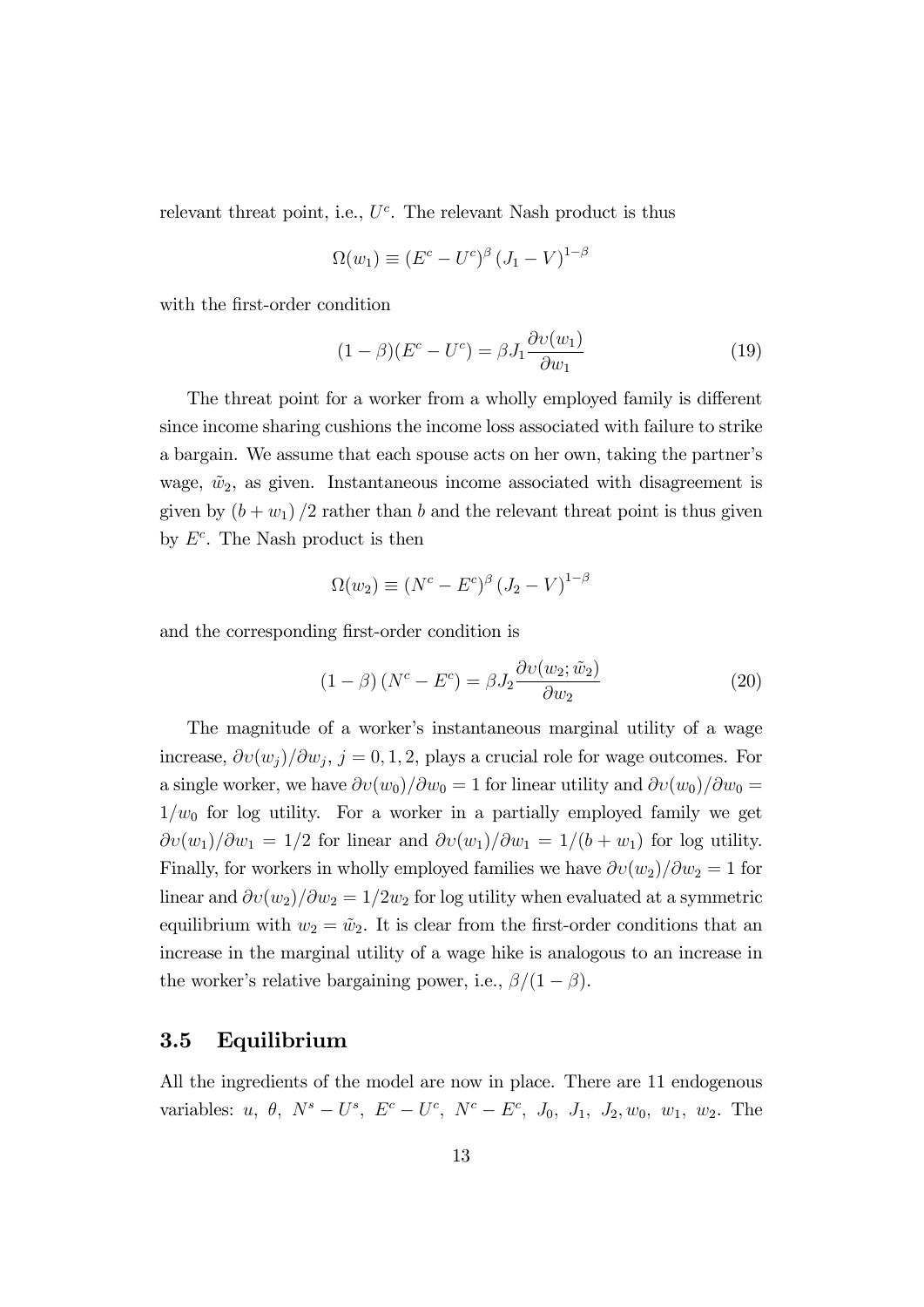relevant equations are  $(1)$ ,  $(4)$ ,  $(8)$ ,  $(9)$ ,  $(13)$ ,  $(14)$ ,  $(15)$ ,  $(17) - (20)$ . To solve the model it is useful to focus on the job creation condition along with the three wage bargaining equations. The latter three equations, stated in (18), (19) and (20), can after relevant substitutions be written as

$$
\frac{1}{\alpha + \phi} \left[ v(w_0) - v(b) \right] = \hat{\beta} \left( \frac{y - w_0}{\phi} \right) \frac{\partial v(w_0)}{\partial w_0}
$$
(21)  

$$
\frac{\alpha v(w_2) + 2\phi v(w_1) - (\alpha + 2\phi) v(b)}{2(\alpha + \phi)^2} = \frac{\hat{\beta}}{\phi} \left[ y - \lambda w_1 - (1 - \lambda) w_2 \right] \frac{\partial v(w_1)}{\partial w_1}
$$
(22)  

$$
\frac{(\phi + 2\alpha)v(w_2) - 2\alpha v(w_1) - \phi v(b)}{2(\alpha + \phi)^2} = \frac{\hat{\beta}}{\phi} \left[ y - \delta w_1 - (1 - \delta) w_2 \right] \frac{\partial v(w_2; \tilde{w}_2)}{\partial w_2}
$$
(23)

where  $\hat{\beta} = \beta/(1 - \beta)$  measures the worker's relative bargaining power,  $\lambda = 2\phi/(\alpha + 2\phi), \delta = \lambda/2$  and  $\alpha = \alpha(\theta)$ . Eqs. (21) – (23), imposing a symmetric equilibrium with  $w_2 = \tilde{w}_2$  along with the job creation condition (17), determine  $\theta$ ,  $w_0$ ,  $w_1$  and  $w_2$ . Unemployment is obtained from (1) once tightness is determined. The numerical versions of the model that we have considered always deliver unique equilibria.<sup>6</sup>

### 3.6 Wage Differentials

Consider wage outcomes for the three types of workers, viz. a worker from a single-person household, a worker from a partially employed family, and a worker from a wholly employed family. It is useful to begin with linear utility functions in which case we obtain closed form solutions for the wage equations, i.e., bargained wages as functions of (endogenous) tightness and the exogenous variables. The first-order conditions imply wage equations of the form

$$
w_j = \frac{\beta \left[ \alpha \left( \theta \right) + \phi \right]}{\phi + \alpha \left( \theta \right) \beta} y + \frac{\left( 1 - \beta \right) \phi}{\phi + \alpha \left( \theta \right) \beta} b, \qquad j = 0, 1, 2 \tag{24}
$$

<sup>&</sup>lt;sup>6</sup>With isoelastic utility and risk aversion ( $\rho > 0$ ),  $b > 0$  is required.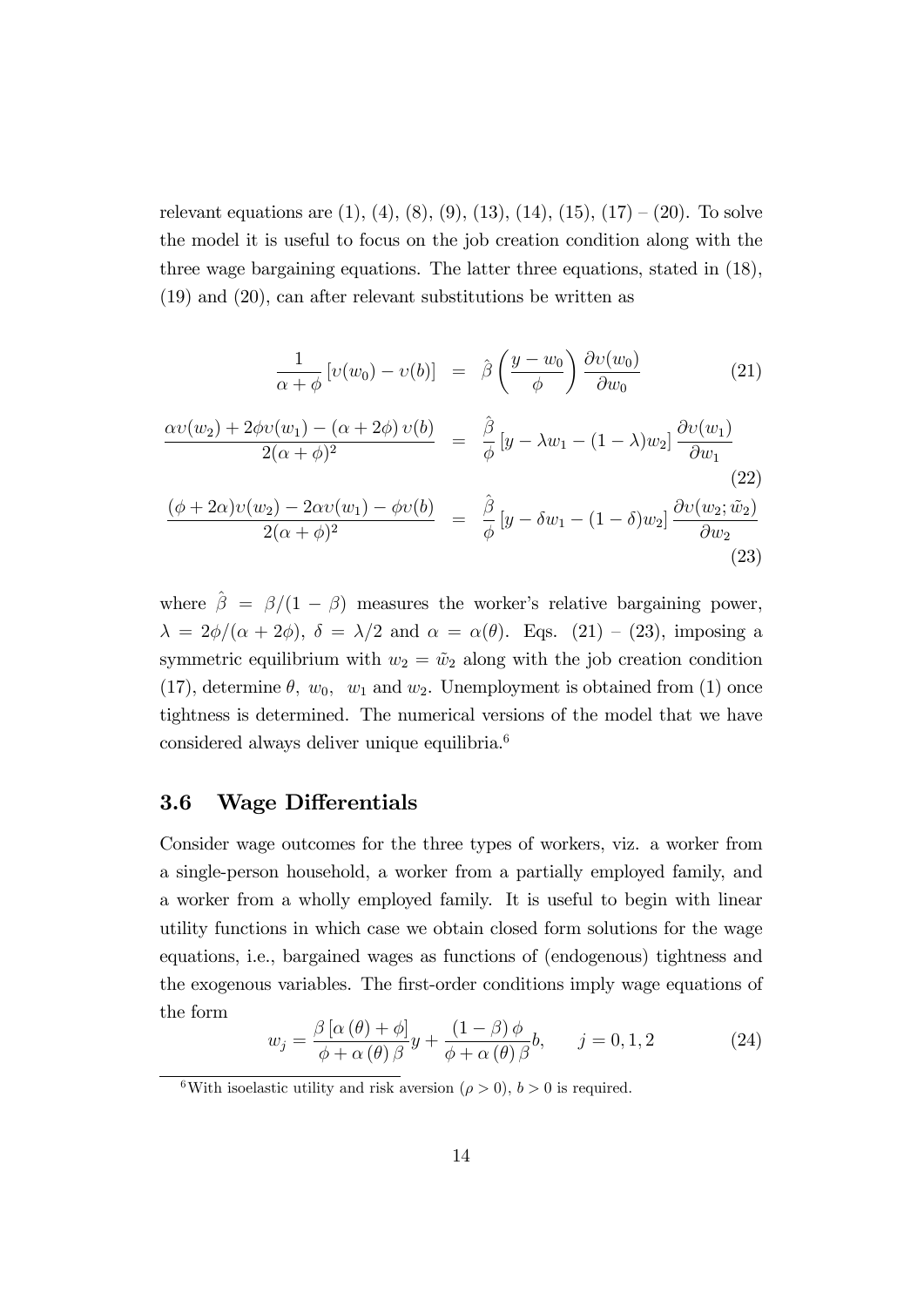Bargained wages are given as weighted averages of productivity and benefits. The weight on productivity is increasing in tightness which implies that wages are increasing in tightness since  $y > b$ . It is immediately obvious that wages are independent of marital status and spousal labor market status.

With risk aversion, wage equality does no longer hold. We have used a calibrated version of the model to examine the equilibrium outcomes when individuals are risk averse; see Appendix 1. The baseline calibration involves a log utility function and a benefit/output ratio of one half,  $b/y = 0.5$ , which implies replacement rates somewhat above 50 percent. (With flat rate benefits and wage differentials, replacement rates will of course vary across groups.) The baseline features an unemployment rate of 6 percent. Wages are almost consistently ranked as  $w_1 > w_2 > w_0$  with flat rate benefits. The baseline involves  $\ln(w_1/w_0) \approx 0.03$  and  $\ln(w_2/w_0) \approx 0.01$ . Thus employed family members receive higher wages than employed singles.

As is clear from eqs. (18), (19) and (20), wage outcomes are driven by (i) the worker's surplus from agreement, (ii) the firm's surplus from agreement, and (iii) the marginal utility to the worker of a wage hike, i.e.,  $\partial v(w_j) / \partial w_j$ ,  $j = 0, 1, 2$ . Consider (iii), assume log utility and imagine for a moment that wage equality prevails, i.e.,  $w_0 = w_1 = w_2 = w$ . We would then have  $\partial v(w_0)/\partial w_0 = 1/w$  for singles,  $\partial v(w_1)/\partial w_1 = 1/(b + w)$  for partially employed families, and  $\partial v(w_2)/\partial w_2 = 1/2w$  for wholly employed families. Hence  $\partial v(w_0)/\partial w_0 > \partial v(w_1)/\partial w_1 > \partial v(w_2)/\partial w_2$ . The marginal utility of a wage hike is thus highest for a worker from a single-person household. Moreover, the marginal utility of a wage hike is higher for partially employed families than from wholly employed families. All else equal, these inequalities would suggest  $w_0 > w_1 > w_2$ .

All else are, of course, not equal. The worker's as well as the firm's surplus from a wage agreement varies by marital status and spousal labor market status. The analytical details of these mechanisms remain to be sorted out.

One noteworthy feature of our model is that the shares of singles and couples in the population matter for unemployment and wage differentials. Singles have no access to spousal income insurance, a fact that suggests that unemployment would fall if the share of singles  $(\gamma)$  increases. Indeed, this is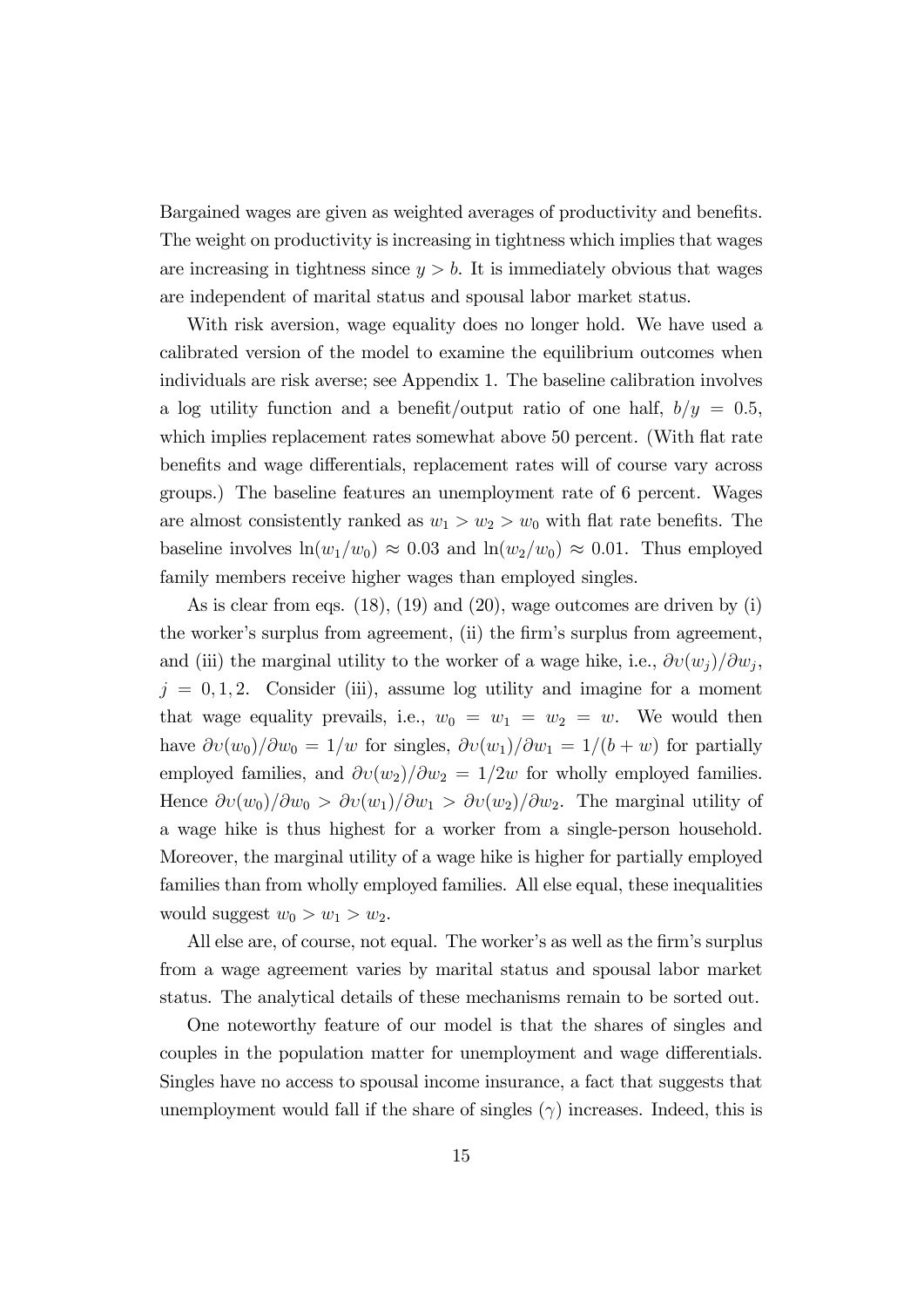what the numerical analysis confirms. An increase in  $\gamma$  from 0.3 to 0.7 leads to a small decline in unemployment from 6:1 to 5:9 percent.

### 3.7 The Impact of Benefits

The numerical results imply the following wage responses to uniform benefit increases:

$$
\frac{dw_0}{db} > 0, \frac{dw_1}{db} \leq 0, \frac{dw_2}{db} > 0
$$

Table 1 displays how wage differentials vary by such uniform changes in benefit levels. The pattern is clear: higher benefits lead to wage compression. Notably,  $w_1$  decreases when b increases. Since b is a subsidy to partial employment,  $b$  also works like an inwork benefit for this group.

These experiments ignore the government's budget restriction, but the broad features of the results carry over to the case when benefits are fully financed by taxes on wages.

|                | $b/y = 0.4$ | $b/y = 0.5$ | $b/y = 0.6$ |
|----------------|-------------|-------------|-------------|
| $w_0$          | 0.956       | 0.962       | 0.968       |
| $w_1$          | 0.990       | 0.988       | 0.986       |
| $w_2$          | 0.964       | 0.968       | 0.971       |
| $\ln(w_1/w_0)$ | 0.035       | 0.027       | 0.018       |
| $\ln(w_2/w_0)$ | 0.009       | 0.006       | 0.004       |
| $\ln(w_2/w_1)$ | $-0.026$    | $-0.021$    | $-0.015$    |
| u              | 0.053       | 0.060       | 0.069       |

Table 1. The impact of uniform benefit changes.

The impact of *selective* benefit changes can be very different from the results shown in Table 1. Let  $b_1$  denote the benefit level for an unemployed individual in partially unemployed families (one unemployed person) and  $b_2$ the benefit level for wholly unemployed couples (two unemployed persons). The value functions are slightly modified when benefits are differentiated; see Appendix 2. Consider the effects of an increase in  $b_1$ , holding  $b_2$  constant, and vice versa. Examine eqs. (8) and (9) and use  $v(w_1) = v(w_1; b_1)$  and  $v(b) = v(b_2)$  as notations that allow an analysis of selective benefit changes.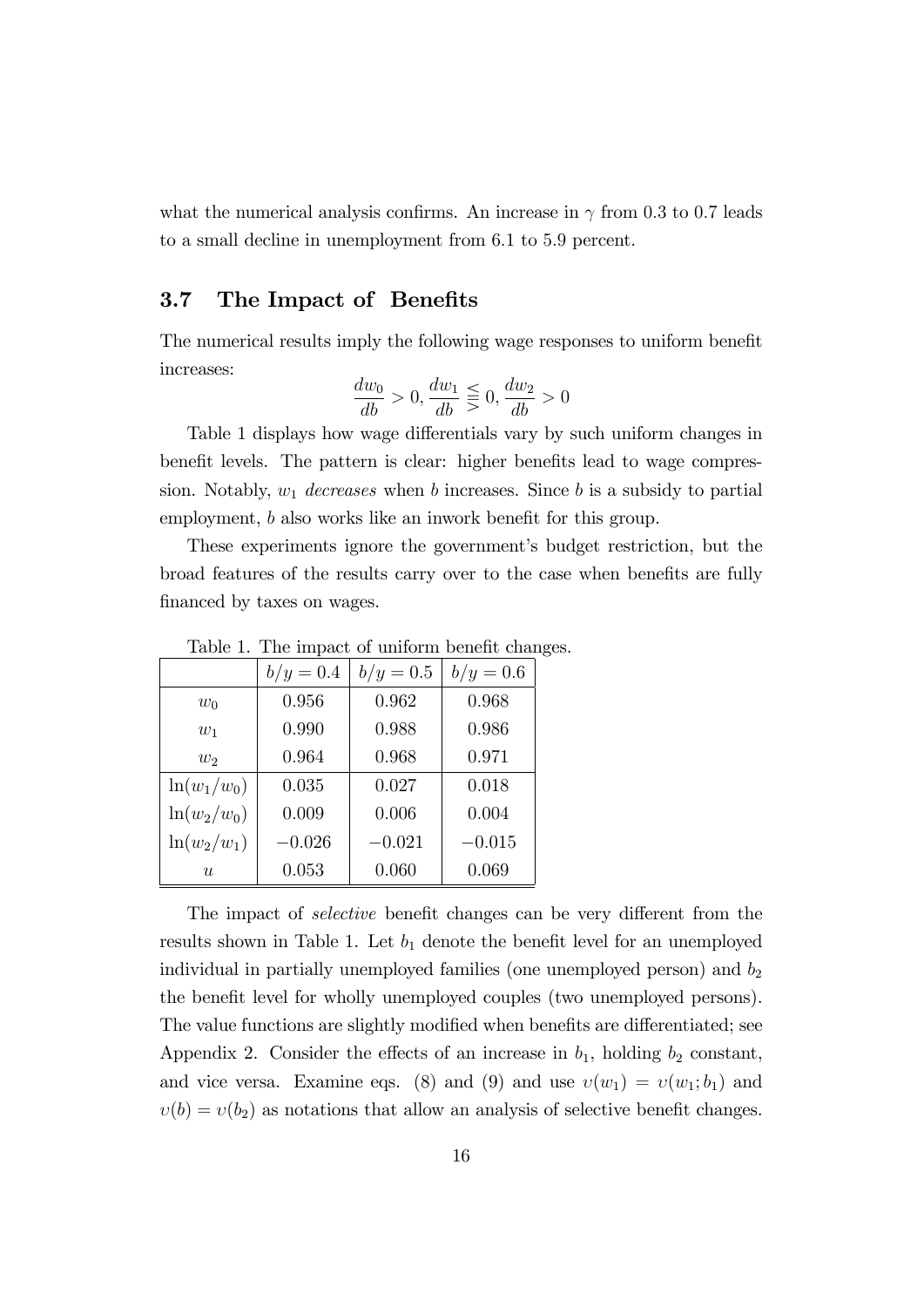It follows from  $(8)$  that an increase in  $b_1$  tends to *increase* the utility difference between employment and unemployment, i.e.,  $E^c - U^c$ . Such an impact is bound to trigger wage moderation, i.e., a decline in  $w_1$ , holding other endogenous variables constant. Although perhaps surprising at first sight, wage moderation is to be expected since an increase in  $b_1$  is a subsidy to (partial) employment, effectively functioning as inwork benefits. An increase in  $b_2$ , holding  $b_1$  constant, has more conventional effects: the utility difference  $E^c - U^c$  is reduced and this is expected to trigger an increase in  $w_1$ .

These conjectures about wage responses to selective benefit changes can be confirmed numerically. Table 2 presents some numerical comparative statics on selective benefit changes based on our calibrated model. When  $b_1$  is varied, benefits for singles and wholly unemployed couples are fixed at the baseline value,  $b_0 = b_2 = 0.5$ . When  $b_2$  is varied, the other benefit levels are analogously fixed. It is clear that an increase in  $b_1$  leads to strong wage moderation among workers in partially employed families whereas an increase in  $b_2$  increases wage pressure among those workers. These results are qualitatively similar to the partial equilibrium results. The calculations allow for equilibrium interactions between wages and tightness but taxes to finance benefits are ignored; the results are however similar if the government's budget restriction is introduced.

|                | $b_1/y = 0.4$ | $b_1/y = 0.6$ | $b_2/y = 0.4$ | $b_2/y = 0.6$ |
|----------------|---------------|---------------|---------------|---------------|
| $w_0$          | 0.963         | 0.962         | 0.963         | 0.961         |
| $w_1$          | 1.046         | 0.931         | 0.927         | 1.043         |
| $w_2$          | 0.962         | 0.973         | 0.967         | 0.968         |
| $\ln(w_1/w_0)$ | 0.083         | $-0.032$      | $-0.038$      | 0.082         |
| $\ln(w_2/w_0)$ | 0.0002        | 0.012         | 0.004         | 0.008         |
| $\ln(w_2/w_1)$ | $-0.083$      | 0.045         | 0.042         | $-0.075$      |
| u              | 0.059         | 0.061         | 0.058         | 0.062         |

Table 2. The impact of selective benefit changes.

We proceed by applying our model to an analysis of optimal unemployment insurance. When wages differ among workers, issues concerning the optimal structure of benefits become interesting. Should higher wages also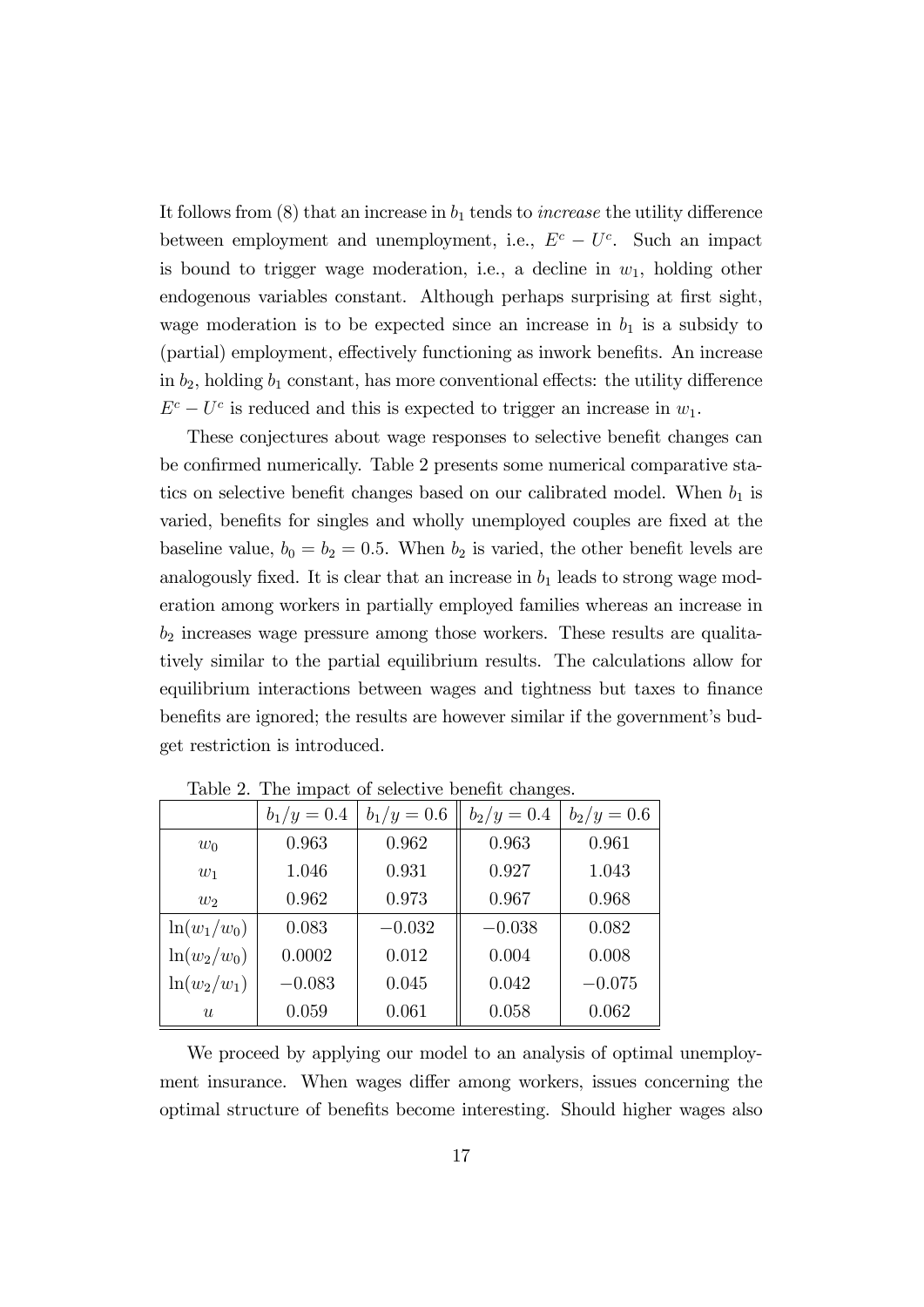motivate higher unemployment benefits?

# 4 Optimal Unemployment Insurance

### 4.1 Alternative UI Schemes

Unemployment insurance schemes differ markedly across countries. One alternative, often referred to as Beveridgean, involves flat rate benefits, i.e., identical benefit levels for all unemployed individuals. Another system, known as Bismarckian, entails earnings-related benefits and thus higher benefit levels for individuals with higher pre-unemployment earnings. Existing schemes typically differ from the polar types in various ways. One prevalent scheme has borrowed features from both Beveridge and Bismarck and involve a fixed replacement rate up to an earnings threshold and a constant benefit level for earnings above this threshold. The UI schemes also differ with regard to the treatment of family income and individual income as the basis for benefit levels.

Our model can be employed to shed light on the welfare aspects of some of these issues. We have so far focused on flat rate benefits but we will now also consider alternatives where benefit levels differ depending on previous earnings. One alternative is the Bismarckian one, i.e., a scheme with constant replacement rates. Another alternative involves optimal differentiation of benefit levels. Benefit differentiation may be based on marital status as well as spousal labor market status. An analysis of optimal UI design also requires explicit treatment of taxes needed to finance the benefits.

Notations and definitions are as follows. Flat rate benefits are denoted  $b$ (as before). The benefit level for singles who are unemployed is denoted  $b_0$ ; the benefit level for unemployed individuals in partially (un)employed families is denoted  $b_1$ ; and the benefit level for individuals in wholly unemployed families is denoted  $b_2$ . The Bismarckian scheme is then defined as

$$
R = \frac{b_0}{w_0} = \frac{b_1}{w_2} = \frac{b_2}{w_1}
$$
\n(25)

where  $R$  is the common replacement rate. The logic of our definition for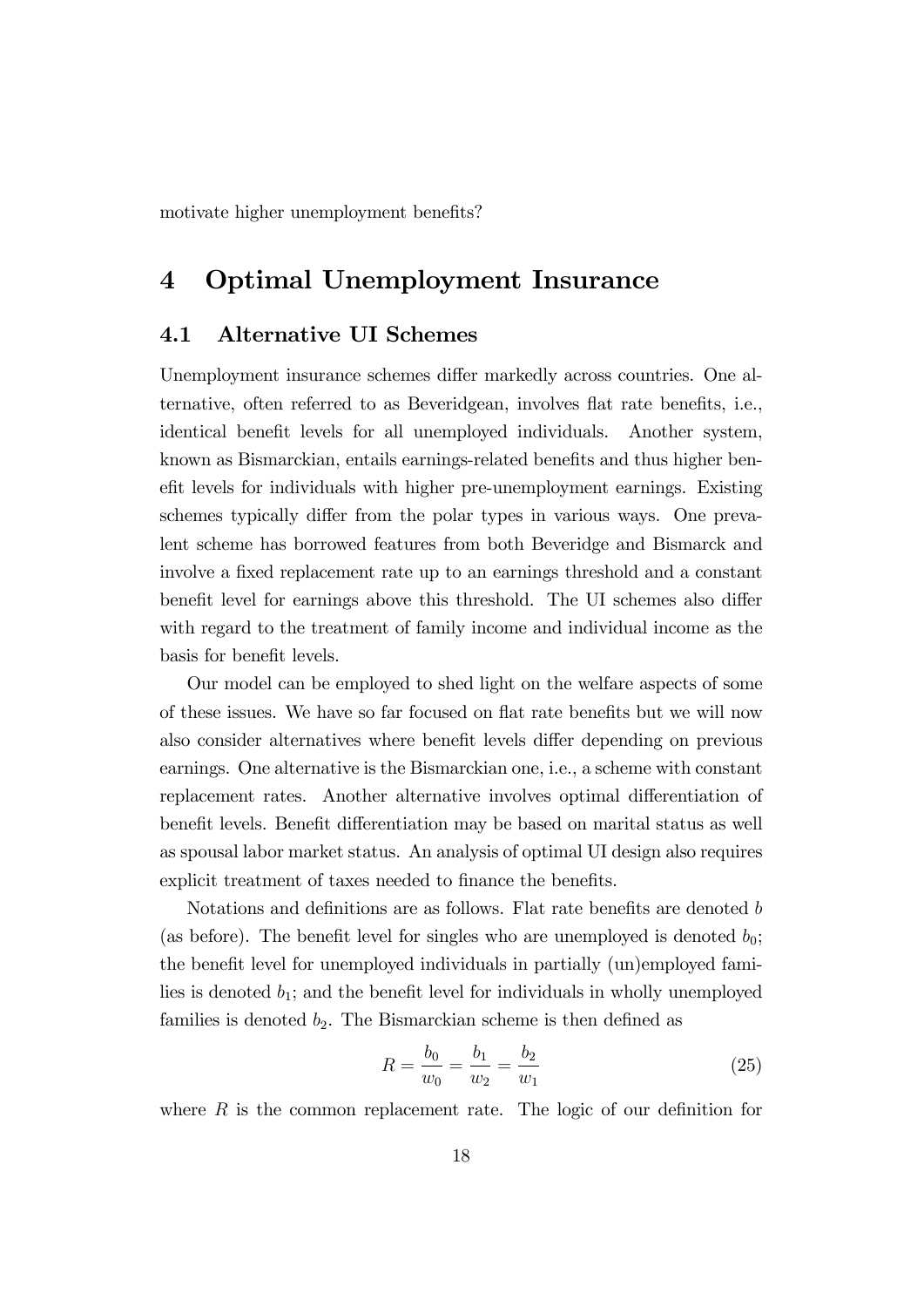couples is as follows. The immediate unemployment risk facing an individual in a wholly employed family with the wage  $w_2$  is partial unemployment associated with benefit level  $b_1$ ; the fraction replaced income is thus  $b_1/w_2$ . The immediate unemployment risk facing an employed individual in a partially employed family with the wage  $w_1$  is the risk of entering the state of being wholly unemployed and then receive  $b_2$ ; the replacement rate is  $b_2/w_1$ .

We also need to specify the social welfare function and the mode of benefit Önancing. The social welfare function is taken to be utilitarian. To simplify the analysis and to allow comparisons of steady states without considering adjustment paths, we let the discount rate approach zero and obtain the objective function as a weighted average of individual per-period expected utilities:

$$
\Lambda = \gamma [uv (b_0) + (1 - u)v (w_0)] +
$$
  

$$
(1 - \gamma) [(1 - u)^2 v (w_2) + u^2 v (b_2)] +
$$
  

$$
(1 - \gamma) [2u(1 - u)v (w_1; b_1)]
$$

where we have used the fact the spouses' probabilities of being (un)employed are independent of each other. The probability that any given individual is unemployed is u and the employment probability is  $1 - u$ . The probability that a couple is fully employed is  $(1 - u)^2$ ; the probability that both spouses are unemployed is  $u^2$ ; and the probability of a mixed employment status is  $2u(1-u)$ .

We assume that benefits are financed by a proportional wage tax on firms. The free entry condition thus takes the form

$$
y - \{\gamma w_0 + (1 - \gamma) [uw_1 + (1 - u)w_2] \} (1 + t) = \frac{k\phi}{q(\theta)}
$$
 (26)

where  $t$  is the wage tax. Tax revenues are

$$
T = t\{\gamma(1-u)w_0 + (1-\gamma) \left[ u(1-u)w_1 + (1-u)^2 w_2 \right] \} \tag{27}
$$

and government expenditure on benefits is given by

$$
B = \gamma u b_0 + (1 - \gamma) \left[ u(1 - u)b_1 + u^2 b_2 \right] \tag{28}
$$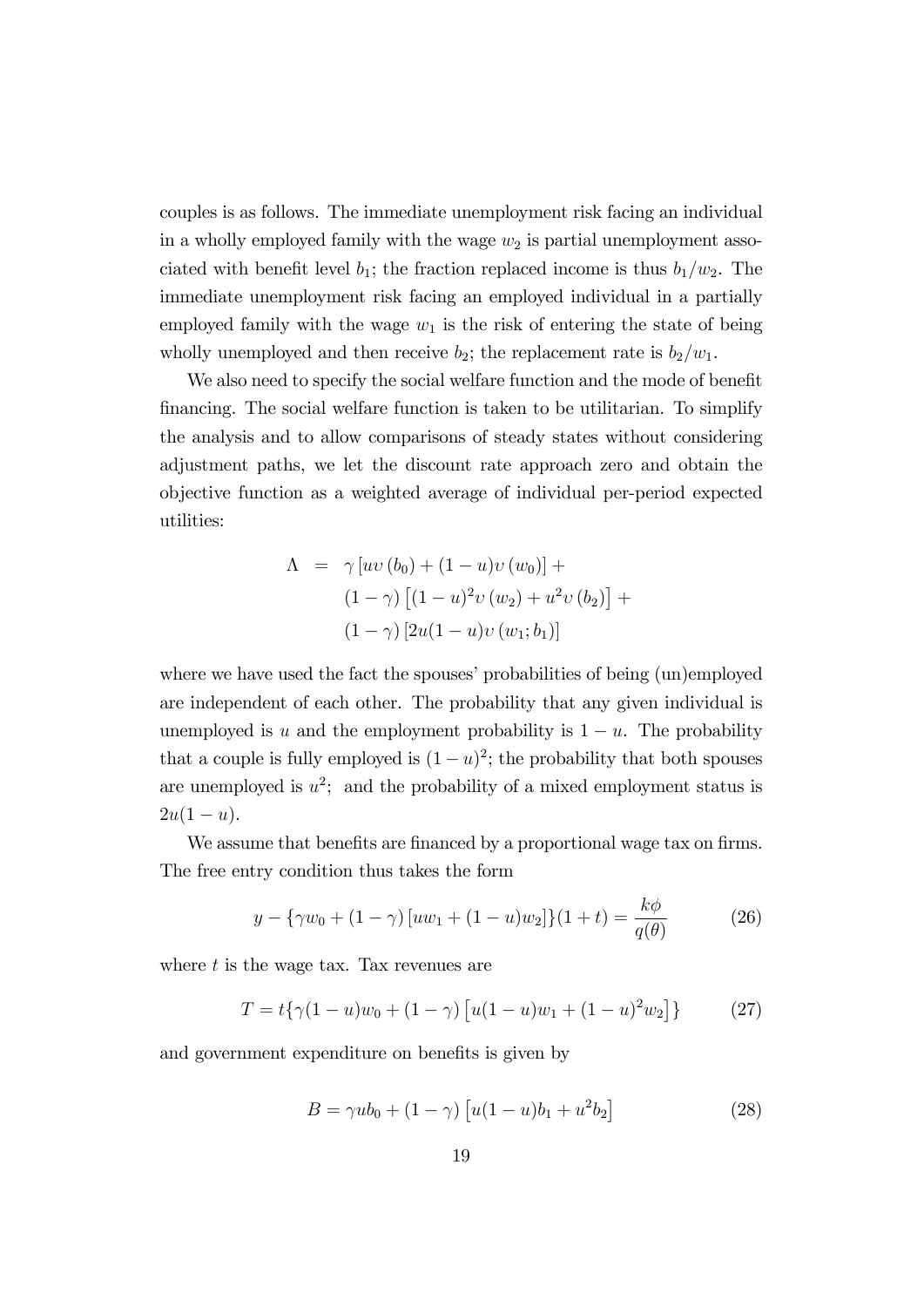We compare four policies. The benchmark case is optimal choice of flat rate benefits subject to the market equilibrium relationships and the government's budget restriction, i.e.,  $T = B$ . The second case involves optimal choice of three benefit levels  $(b_0, b_1, b_2)$  but subject to a replacement rate restriction of the form given by  $(25)$ . The third case entails benefit differentiation based on marital status but without recognizing spousal labor market status. Singles thus receive  $b_0$  whereas unemployed couples receive  $b_1 = b_2 = b^c$ . The fourth case involves optimal choice of three benefit levels  $(b_0, b_1, b_2)$ , thus recognizing marital status as well as spousal labor market status and with no replacement rate restriction imposed. Appendix 3 shows how the bargaining equations are modified when wage taxes are introduced.

#### 4.2 Numerical Results

The results are displayed in Table 3 (log utility) and Table 4 ( $\rho = 2$ ). The welfare effect of a specific UI regime is measured relative to the flat rate benchmark. It is expressed as the equivalent of a consumption tax that equalizes welfare across policy regimes. Let  $\Lambda^U$  represent welfare associated with the benchmark and  $\Lambda^A$  welfare associated with an alternative policy. The measure of the welfare gain of policy  $A$  relative to policy  $U$  is given by the value of the tax rate  $\tau$  that solves  $\Lambda^A$   $[(1 - \tau)w; \cdot] = \Lambda^U$ . With logarithmic utility functions we have  $\Delta \Lambda = \Lambda^A - \Lambda^U = -\ln(1 - \tau) \approx \tau$ .

The optimal flat benefit level is around 50 percent relative to productivity, 46 percent with log utility and 55 percent when risk aversion equals 2. When the replacement rate restriction is imposed, the resulting rate is around 50 percent for log utility and 60 percent for  $\rho = 2$ . There is a slight decrease in welfare with constant replacement rate compared to flat rate benefits. When we instead differentiate benefits with respect to marital status there is a marginal increase in welfare: agents would be willing to pay only 0.1 percent of consumption to live in the optimal system. Singles should receive higher benefits than couples: singles' optimal benefit is around 60 percent relative to productivity whereas couples get between 30 and 40 percent.

We finally examine optimal differentiation by marital status as well as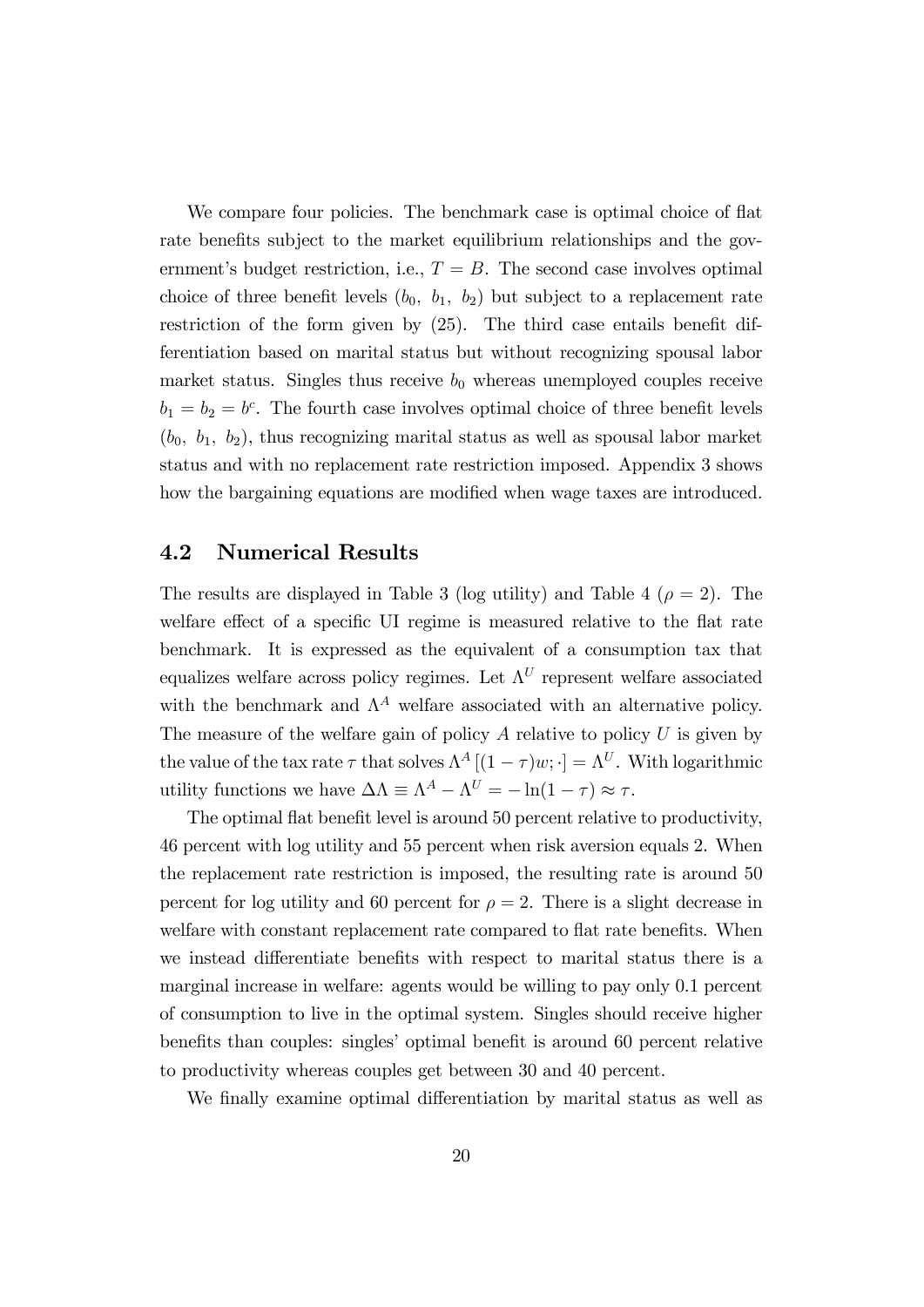spousal labor market status. The optimal benefit levels vary substantially and the implied wage differentials are also large. Benefits for partially unemployed families  $(b_1)$  are more than five times larger than the benefits for wholly unemployed families  $(b_2)$ . Recall that an increase in  $b_1$  is akin to an inwork subsidy and leads to wage moderation rather than increased wage pressure. Indeed, there is a huge decline in  $w_1$  accompanying the rise in  $b_1$ . This wage decline contributes to sharply increasing wage differences between workers from families with and without employed spouses. The increase in  $b_1$  and fall in  $w_1$  imply that overall consumption among partially employed families,  $(b + w_1)/2$ , decreases only marginally with optimal differentiation relative to flat rate benefits. When  $\rho = 2$ , the very high optimal benefit level for partially employed families implies that the replacement rate for workers in wholly employed families will be larger than one (since the immediate destination for job losers in wholly employed families is partial unemployment). Although the alternative with optimal differentiation yields very different outcomes in some dimensions, the impacts on unemployment and welfare are very small.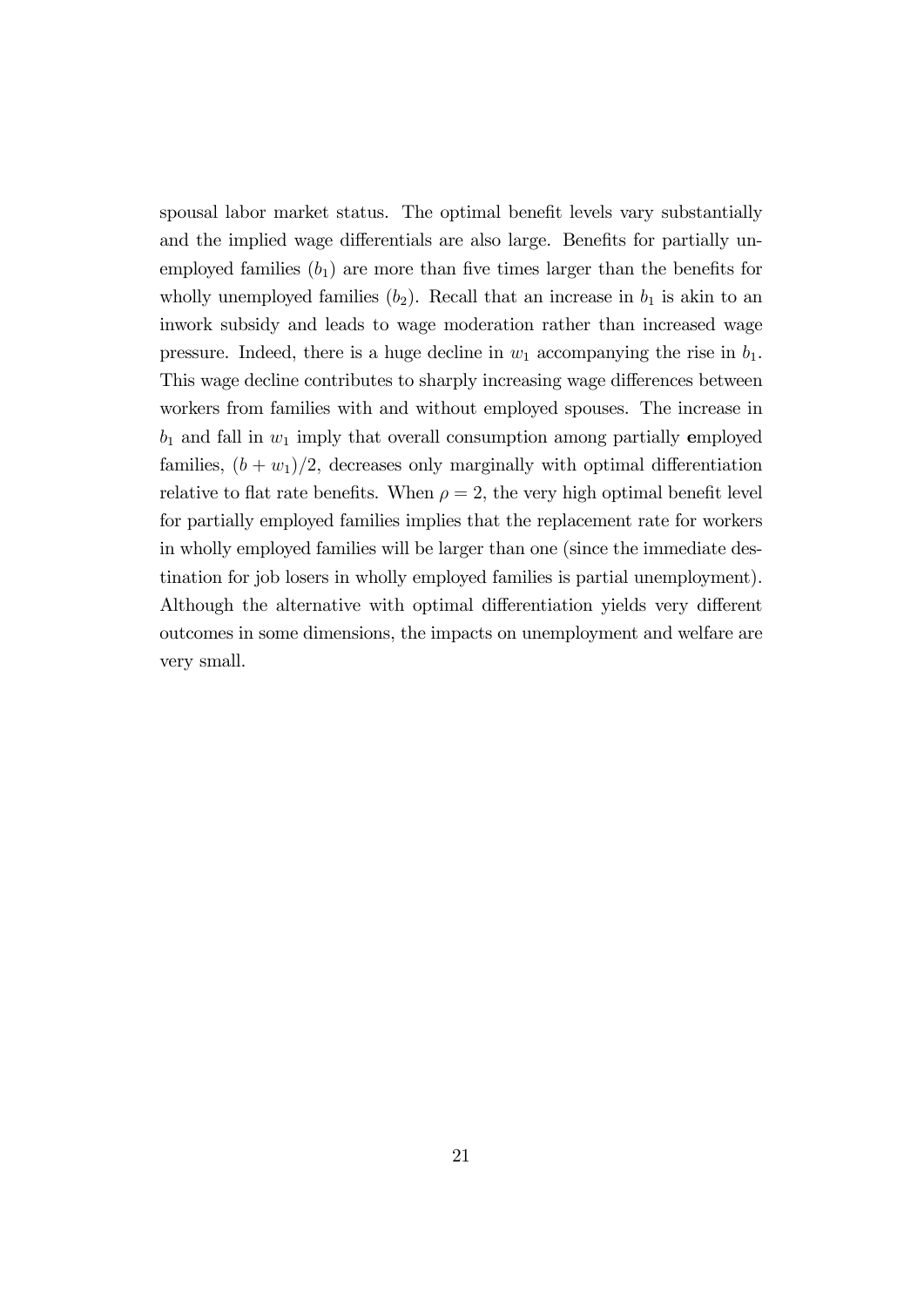|                       | Flat rate | Constant         | Differentiation   | Optimal         |
|-----------------------|-----------|------------------|-------------------|-----------------|
|                       | benefits  | replacement rate | by marital status | differentiation |
|                       | (1)       | (2)              | (3)               | (4)             |
| $\boldsymbol{b}$      | 0.464     |                  |                   |                 |
| $\cal R$              |           | 0.494            |                   |                 |
| $b_0$                 |           | 0.460            | 0.561             | 0.582           |
| $b_1$                 |           | 0.478            | 0.311             | 0.881           |
| b <sub>2</sub>        |           | 0.464            | 0.311             | 0.151           |
| $\underline{b_1+w_1}$ | 0.711     | 0.709            | 0.632             | 0.653           |
| $ln(w_1/w_0)$         | 0.029     | 0.038            | $0.012\,$         | $-0.785$        |
| $\ln(w_2/w_0)$        | 0.007     | 0.007            | $-0.016$          | 0.011           |
| $\ln(w_2/w_1)$        | $-0.022$  | $-0.031$         | $-0.028$          | 0.796           |
| $b/w_0$               | 0.498     |                  |                   |                 |
| $b/w_1$               | 0.484     |                  |                   |                 |
| $b/w_2$               | 0.495     |                  |                   |                 |
| $b_0/w_0$             |           | 0.494            | 0.594             | 0.626           |
| $b_2/w_1$             |           | 0.494            | 0.326             | 0.356           |
| $b_1/w_2$             |           | 0.494            | 0.335             | 0.937           |
| $\boldsymbol{u}$      | 0.059     | 0.059            | 0.058             | 0.057           |
| $\boldsymbol{t}$      | 0.031     | 0.031            | 0.028             | 0.047           |
| $\Delta\Lambda$ (%)   |           | $-0.01$          | 0.08              | 0.09            |

Table 3. Welfare comparisons of alternative UI schemes, log utility.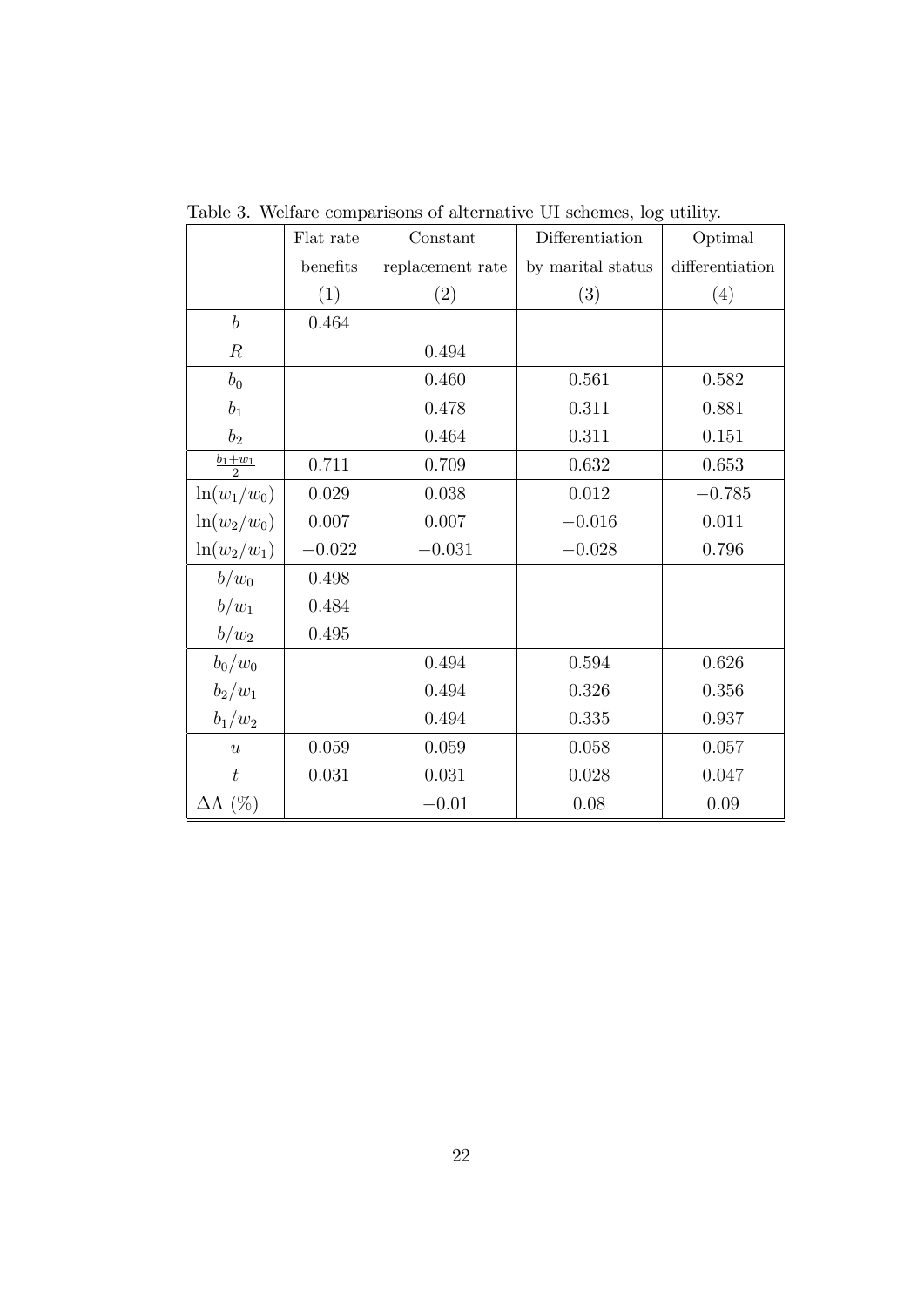|                     | Flat rate | Constant         | Differentiation   | Optimal         |
|---------------------|-----------|------------------|-------------------|-----------------|
|                     | benefits  | replacement rate | by marital status | differentiation |
|                     | (1)       | (2)              | (3)               | (4)             |
| $\boldsymbol{b}$    | 0.555     |                  |                   |                 |
| $\boldsymbol{R}$    |           | 0.594            |                   |                 |
| $b_0$               |           | 0.549            | 0.623             | 0.664           |
| $b_1$               |           | 0.577            | 0.435             | 1.257           |
| b <sub>2</sub>      |           | 0.555            | 0.435             | 0.265           |
| $rac{b_1+w_1}{2}$   | 0.757     | 0.756            | 0.696             | 0.712           |
| $ln(w_1/w_0)$       | 0.035     | 0.051            | 0.021             | $-1.698$        |
| $\ln(w_2/w_0)$      | 0.010     | 0.011            | $-0.013$          | 0.024           |
| $\ln(w_2/w_1)$      | $-0.026$  | $-0.040$         | $-0.034$          | 1.722           |
| $b/w_0$             | 0.502     |                  |                   |                 |
| $b/w_1$             | 0.579     |                  |                   |                 |
| $b/w_2$             | 0.594     |                  |                   |                 |
| $b_0/w_0$           |           | 0.594            | 0.665             | 0.723           |
| $b_2/w_1$           |           | 0.594            | 0.455             | 1.577           |
| $b_1/w_2$           |           | 0.594            | 0.470             | 1.337           |
| $\overline{u}$      | 0.061     | 0.061            | 0.060             | 0.059           |
| $\boldsymbol{t}$    | 0.039     | 0.039            | 0.036             | 0.065           |
| $\Delta\Lambda$ (%) |           | $-0.02$          | 0.09              | 0.13            |

Table 4. Welfare comparisons of alternative UI schemes,  $\rho = 2$ .

#### The Insurance Value of the Family

Singles have no access to family income sharing and would be willing to pay something in order to have access to the family as an insurance institution. How much would they be willing to pay? We follow the approach above and compare expected utilities for singles and couples,  $\Lambda^s$  and  $\Lambda^c$ :

$$
\Lambda^s = uv(b) + (1 - u)v(w_0)
$$
\n(29)

$$
\Lambda^{c} = (1 - u)^{2} v (w_{2}) + u^{2} v (b_{2}) + 2u(1 - u)v (w_{1}; b_{1})
$$
 (30)

where employment and wage outcomes are evaluated at the utilitarian planner's solution. The difference  $\Delta \equiv \Lambda^c - \Lambda^s$  is a measure of the welfare gain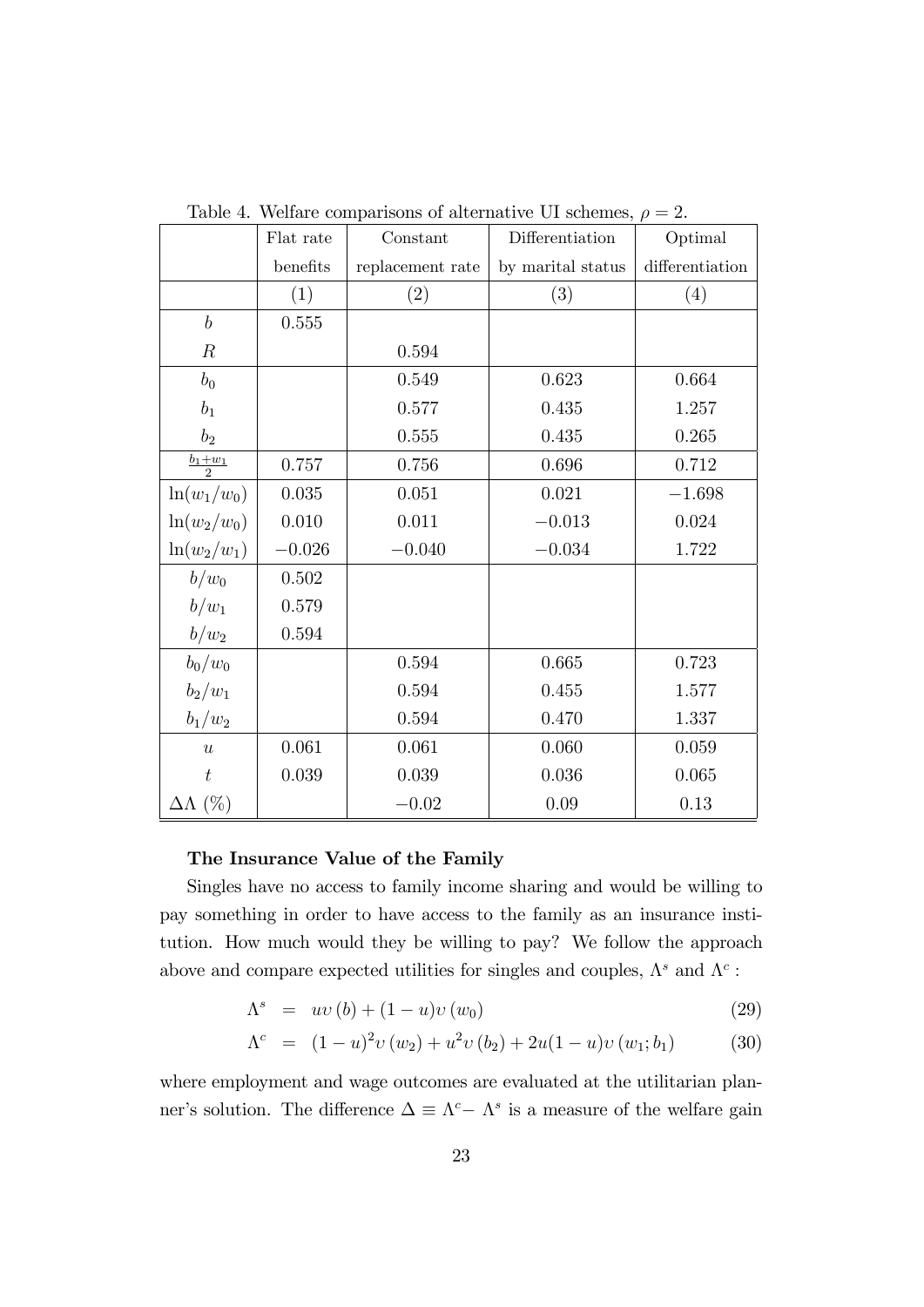associated with being member of a two-person family (ignoring non-pecuniary benefits). For log utility and flat rate benefits (i.e. Case 1, Table 3), we find that this gain amounts to 1.4 percent; that is, singles would be willing to pay 1.4 percent of their consumption in order to switch family status. The gains are of the same order of magnitude for the other UI schemes. If we also take economies of scale into account the welfare of being in a family is even bigger. Using square-root scale we divide all family income by  $\sqrt{2}$ instead of two. The welfare gain associated with being member of a family is then 36 percent, that is singles would be willing to pay 36 percent of their consumption to switch family status.

### 5 Concluding Remarks

We have proposed a model of family job search with individual wage bargaining and examined the implications for equilibrium wage differentials and optimal unemployment insurance. Equilibrium wage differentials arise among risk averse individuals who are ex ante identical. In general, there is a wage premium for workers in two-person households compared to singles when the UI system involves flat rate benefits or constant replacement rates. The wage differentials are however sensitive to benefit differentiations based on marital status and spousal labor market status. The optimal UI system entails very high benefits for unemployed spouses in partially employed families and very low wages for the working spouses in such families.

Several extensions of the model are conceptually straightforward. For example, it would be possible to introduce endogenous search effort, an extension that probably will predict unemployment differences between singles and couples. Our current version of the model with exogenous search effort is effectively imposing identical search efforts across groups, an assumption implying that unemployment rates are independent of marital status.

We have assumed income sharing in the family at the  $50/50$  rate, equivalent to assuming equal within-family bargaining power for the spouses. It is likely that allowing for gender differences in within-family bargaining power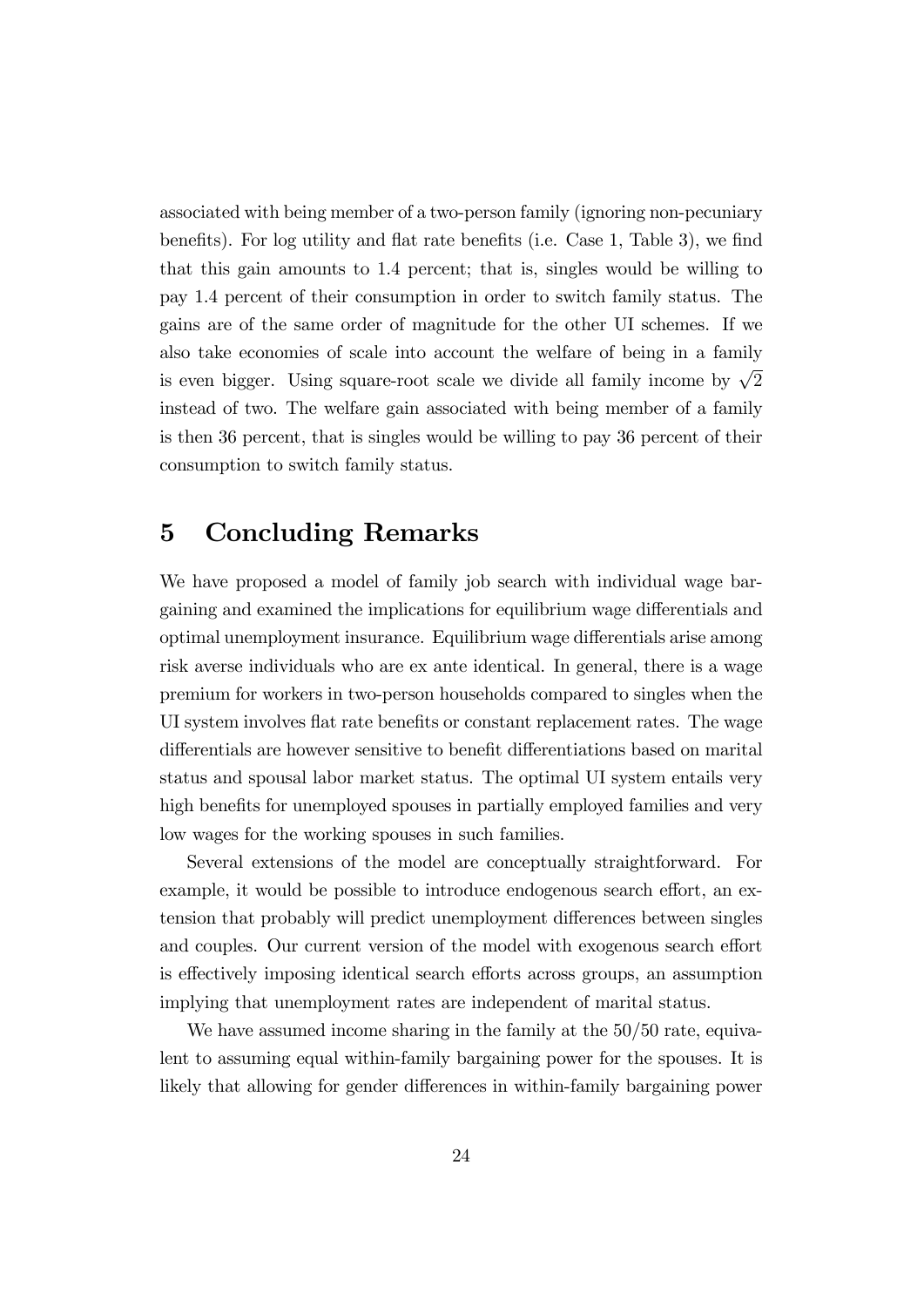will lead to gender differences in labor market outcomes. The model as it stands is silent about gender wage differentials and it cannot explain the empirical Önding that there is a marriage premium for males but not for females.

The family institution provides some protection against income losses and the optimal UI design should arguably take this feature into account. However, our numerical analysis of alternative UI systems gives little support for non-standard alternatives to flat rate benefits. It remains to be seen whether the results still hold when allowing for endogenous search effort as another margin whereby benefits affect wages and unemployment.

Finally, it is noteworthy that so little of empirical work on search and unemployment has taken the family perspective seriously. It would be surprising if this omission were of no relevance for understanding labor market outcomes for family members.

# References

- Atkinson, A, L Rainwater and T Smeeding (1995), Income Distribution in OECD Countries, OECD Social Policy Studies, No 18, Paris.
- Burdett, K and D Mortensen (1978), Labor Supply under Uncertainty, in R Ehrenberg (ed), Research in Labor Economics. vol 2, JAI Press.
- Burdett, K and D Mortensen (1998), Wage Differentials, Employer Size, and Unemployment, International Economic Review 39, 257-273.
- Casamatta, G, H Cremer and P Pestieau (2000), Political Sustainability and the Design of Social Insurance, Journal of Public Economics 75, 341-364.
- Cullen, J B and J Gruber (2000), Does Unemployment Insurance Crowd Out Spousal Labor Supply?, Journal of Labor Economics 18, 546-572.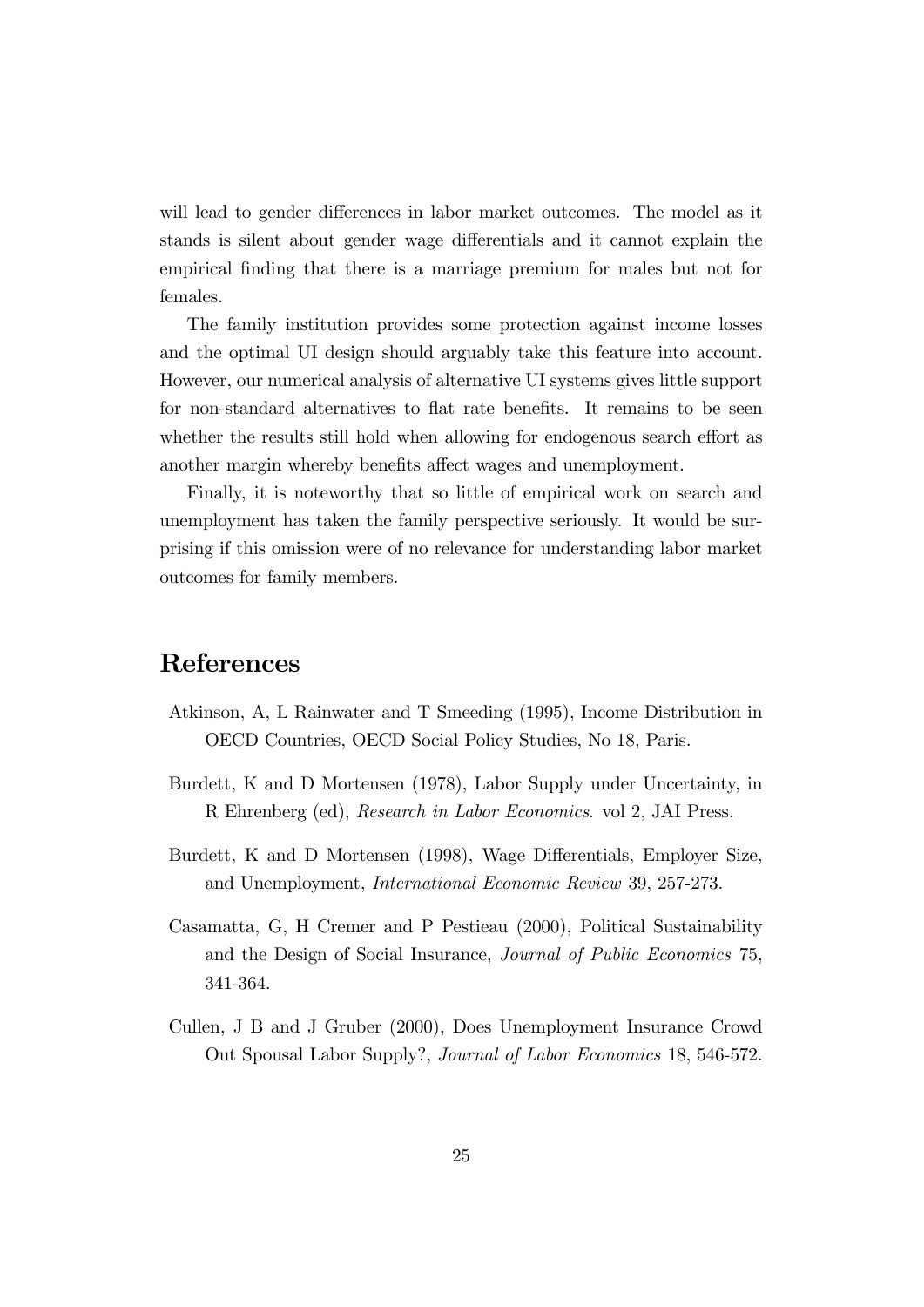- Fredriksson. P and B Holmlund (2006), Improving Incentives in Unemployment Insurance: A Review of Recent Research, Journal of Economic Surveys 20, 357-386.
- Garcia-Perez J I and S Rendon (2004), Family Job Search and Consumption, paper presented at the 2004 Meeting of the Society for Economic Dynamics.
- Goerke, L (2000), Bismarck versus Beveridge: Flat-Rate and Earnings-Related Unemployment Insurance in a General Efficiency Wage Framework, FinanzArchiv 57, 243-260.
- Gruber, J (1997), The Consumption Smoothing Benefits of Unemployment Insurance, American Economic Review 87, 192-205.
- Hall, R and P Milgrom (2008), The Limited Influence of Unemployment on the Wage Bargain, American Economic Review 98, 1653-1674.
- Korenman, S and D Neumark (1991), Does Marriage Really Make Men More Productive?, Journal of Human Resources 26, 282-307.
- Merz, M (1995), Search in the Labor Market and the Real Business Cycle, Journal of Monetary Economics 36, 269-300.
- Pissarides, C (2000), Equilibrium Unemployment Theory, MIT Press.
- Richardson, K (2000), The Evolution of the Marriage Premium in the Swedish Labor Market 1968-1991, manuscript.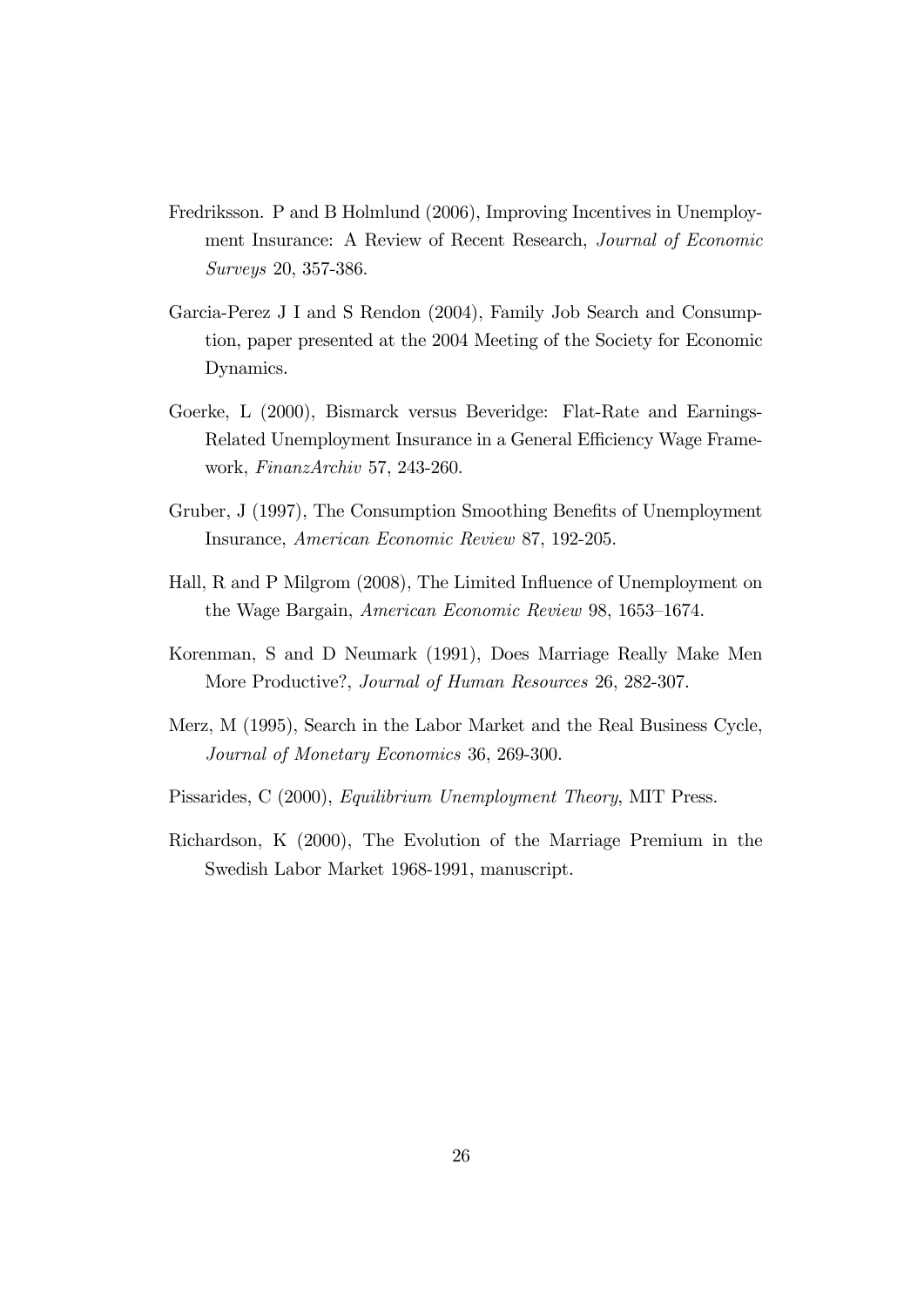#### APPENDIX 1

#### A Numerical Model

Assume that preferences are given by a logarithmic utility function. The time period is taken to be a quarter and the quarterly job destruction rate is set to 7 percent:  $\phi = 0.07$ . The rate of interest (equal to the rate of time preference) is set to zero. The matching function is Cobb Douglas,  $M = av^{\eta}u^{1-\eta}$ , where  $\eta = 0.5$  is assumed (roughly consistent with most empirical studies). Productivity is normalized to unity:  $y = 1$ . Flat rate benefits are fixed at 50 percent of productivity:  $b = 0.5$ . The fraction of singles,  $\gamma$ , is set to 0.5.<sup>7</sup>The matching parameter, a, and the vacancy cost,  $k$ , are chosen so as to obtain 6 percent unemployment and a reasonably realistic relationship between the expected duration of vacancies,  $1/q(\theta)$ , and the expected duration of unemployment,  $1/\alpha(\theta)$ . (The duration of vacancies is empirically much shorter than the the duration of unemployment.) We set  $a = 2$  and chose a value of k that gives 6 percent unemployment:  $k = 1.8$ . Table A1 presents some output implied by these parameter choices.

| ິ                             |       |
|-------------------------------|-------|
|                               |       |
| θ                             | 0.299 |
| u                             | 0.060 |
| Vacancy duration (weeks)      | 3.3   |
| Unemployment duration (weeks) | 11.0  |
| $w_0$                         | 0.962 |
| $w_1$                         | 0.988 |
| $w_2$                         | 0.968 |
| $ln(w_1/w_0)$                 | 0.027 |
| $\ln(w_2/w_0)$                | 0.006 |
| $ln(w_2/w_1)$                 | 0.021 |

Table A1. A numerical model, log utility.

<sup>&</sup>lt;sup>7</sup>According to the US Census, 50 percent of the US population  $(15+)$  are married with spouse present in 2008.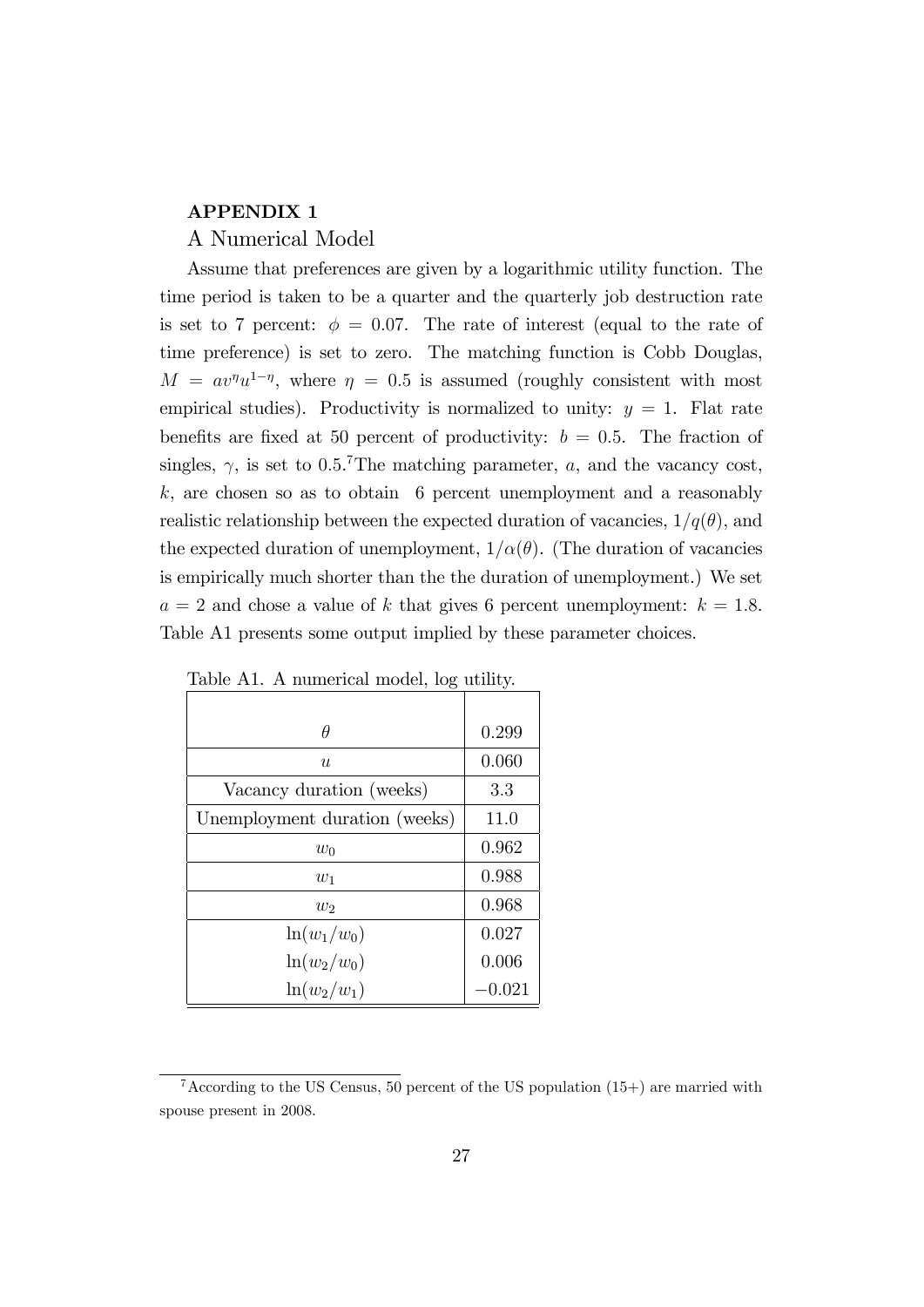#### APPENDIX 2

# Value Functions with Differentiated Benefits

Consider the intertemporal objective functions when benefits may differ across marital status and labor market states (wholly unemployed versus partially unemployed). For singles we have

$$
rUs = v(b0) + \alpha (Ns - Us)
$$
  

$$
rNs = v(w0) + \phi (Us - Ns)
$$

and thus

$$
N^{s} - U^{s} = \frac{\upsilon(w_{0}) - \upsilon(b_{0})}{\alpha + \phi}
$$

when evaluated at  $r = 0$ . For couples we have

$$
rU^{c} = v(b_{2}) + 2\alpha (E^{c} - U^{c})
$$
  
\n
$$
rE^{c} = v(w_{1}; b_{1}) + \alpha (N^{c} - E^{c}) + \phi (U^{c} - E^{c})
$$
  
\n
$$
rN^{c} = v(w_{2}) + 2\phi (E^{c} - N^{c})
$$

The present value differences, evaluated at  $r = 0$ , can be written as

$$
E^{c} - U^{c} = \frac{(\alpha + 2\phi) [v(w_{1}; b_{1}) - v(b_{2})] + \alpha [v(w_{2}) - v(w_{1}; b_{1})]}{2(\alpha + \phi)^{2}}
$$
  

$$
N^{c} - E^{c} = \frac{(2\alpha + \phi) [v(w_{2}) - v(w_{1})] + \phi [v(w_{1}; b_{1}) - v(b_{2})]}{2(\alpha + \phi)^{2}}
$$